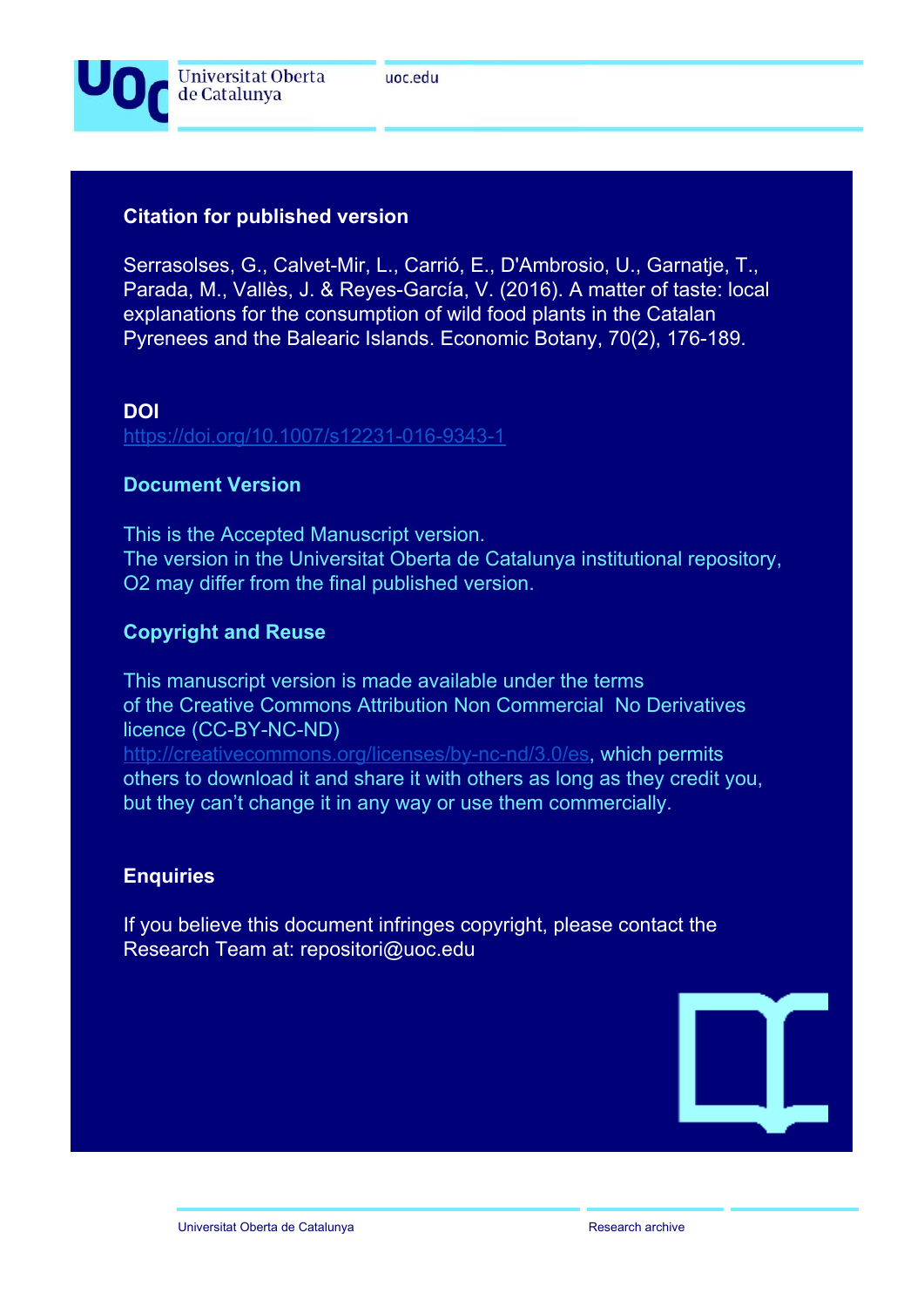| $\mathbf{1}$   | A matter of taste: Local explanations for the consumption of wild food plants in the                                                                                                                                                                                |
|----------------|---------------------------------------------------------------------------------------------------------------------------------------------------------------------------------------------------------------------------------------------------------------------|
| $\overline{2}$ | <b>Catalan Pyrenees and the Balearic Islands</b>                                                                                                                                                                                                                    |
| 3              | <b>Short title:</b> Motivations for the consumption of wild edibles                                                                                                                                                                                                 |
| 4              | <b>World count:</b> 7.763 (from abstract to figures, all included)                                                                                                                                                                                                  |
| 5              |                                                                                                                                                                                                                                                                     |
| 6<br>7         | Ginesta Serrasolses <sup>a</sup> , Laura Calvet-Mir <sup>b,c</sup> , Esperança Carrió <sup>a</sup> , Ugo D'Ambrosio <sup>a,d</sup> ,<br>Teresa Garnatje <sup>d</sup> , Montse Parada <sup>a</sup> , Joan Vallès <sup>a</sup> , Victoria Reyes-García <sup>b,e</sup> |
| 8<br>9         | <sup>a</sup> Laboratori de Botànica - Unitat Associada CSIC, Facultat de Farmàcia, Universitat de<br>Barcelona, Catalonia, Spain                                                                                                                                    |
| 10             | <sup>b</sup> Institut de Ciència i Tecnologia Ambientals, Universitat Autònoma de Barcelona,                                                                                                                                                                        |
| 11             | Barcelona, Catalonia, Spain                                                                                                                                                                                                                                         |
| 12<br>13       | <sup>c</sup> Internet Interdisciplinary Institute (IN3), Universitat Oberta de Catalunya, Barcelona,<br>Catalonia, Spain                                                                                                                                            |
| 14             | <sup>d</sup> Institut Botànic de Barcelona (IBB-CSIC-ICUB), Barcelona, Catalonia, Spain                                                                                                                                                                             |
| 15             | <sup>e</sup> Institució Catalana de Recerca i Estudis Avançats (ICREA), Barcelona, Catalonia, Spain                                                                                                                                                                 |
| 16             |                                                                                                                                                                                                                                                                     |
| 17             | <b>Corresponding author:</b>                                                                                                                                                                                                                                        |
| 18             | Victoria Reyes-García<br><b>ICREA Research Professor</b>                                                                                                                                                                                                            |
| 19<br>20       | Institute of Environmental Science and Technology (ICTA-UAB)                                                                                                                                                                                                        |
| 21             | ICTA-ICP, Edifici Z                                                                                                                                                                                                                                                 |
| 22             | Carrer de les Columnes                                                                                                                                                                                                                                              |
| 23             | Universitat Autònoma de Barcelona                                                                                                                                                                                                                                   |
| 24             | E-08193, Bellaterra (Cerdanyola del Vallès-Barcelona)                                                                                                                                                                                                               |
| 25             | Tel: +34 93 586 8976                                                                                                                                                                                                                                                |
| 26             | E-mail: Victoria.reyes@uab.cat                                                                                                                                                                                                                                      |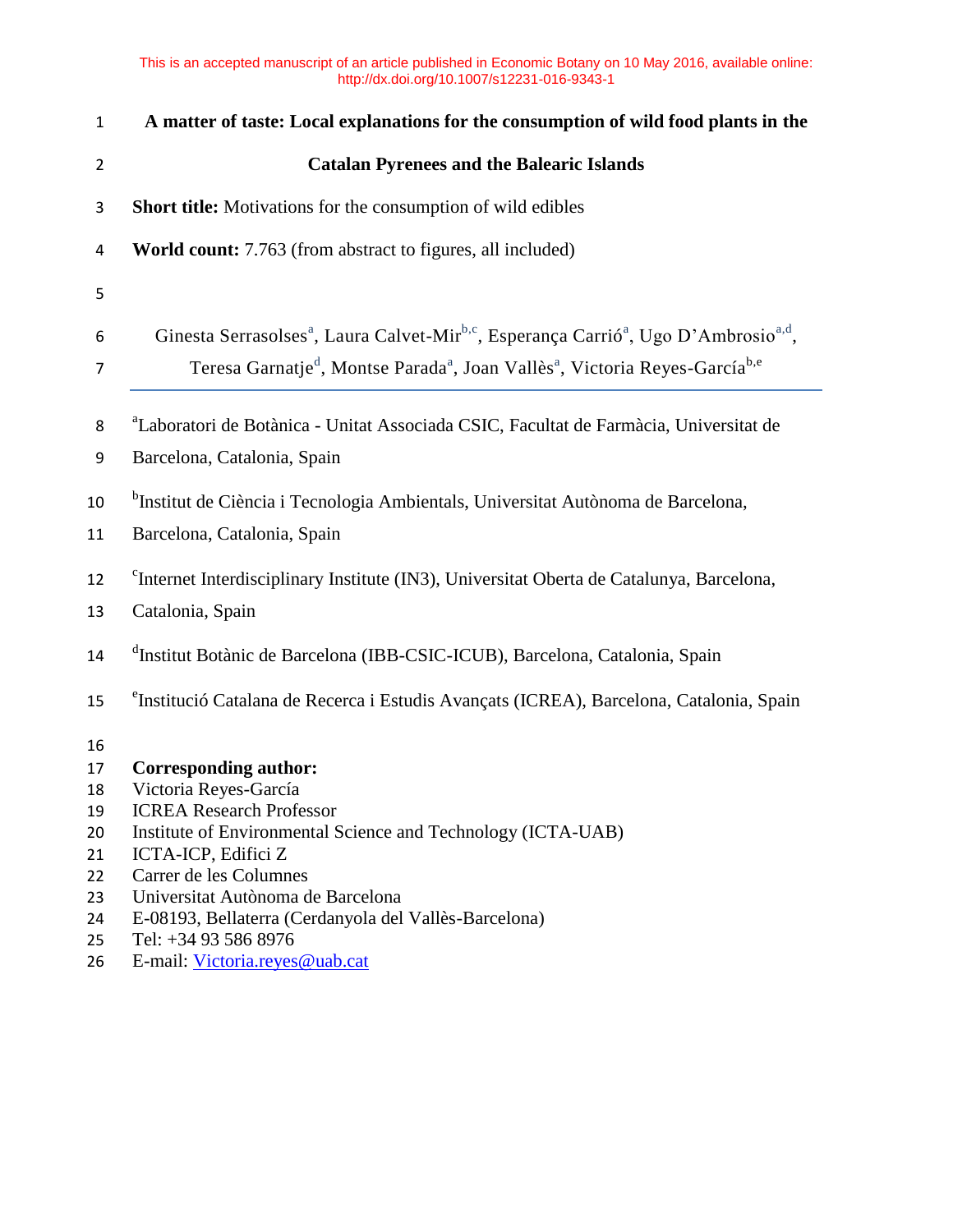# **Abstract**

| 28 | Previous research has documented different trends in the consumption of wild food             |
|----|-----------------------------------------------------------------------------------------------|
| 29 | plants but has rarely analyzed the motivations behind their continued (or lack of)            |
| 30 | consumption. In this article, we use empirical data to explore the factors driving the        |
| 31 | consumption of a selected set of wild food plants. We start by analyzing the different trends |
| 32 | (i.e., abandonment, maintenance, and valorization) across 21 selected species with different  |
| 33 | food uses. We then explore the reported motivations that drive such trends using data         |
| 34 | collected among 354 respondents in three Catalan-speaking rural areas. The consumption of     |
| 35 | wild food plants is decreasing in the three study areas and across the categories of food use |
| 36 | analyzed. Respondents listed sociocultural factors, rather than environmental or economic     |
| 37 | factors, as more prominent determinants of consumption trends: taste preferences seem to      |
| 38 | be the most relevant motivation for those who continue to consume wild food plants,           |
| 39 | whereas a myriad of motivations related to changes in lifestyle were provided by those who    |
| 40 | explain the abandonment of their consumption.                                                 |
| 41 |                                                                                               |
| 42 | Key words: Edible wild plants; ethnobotany; motivations; quantitative analysis; Spain         |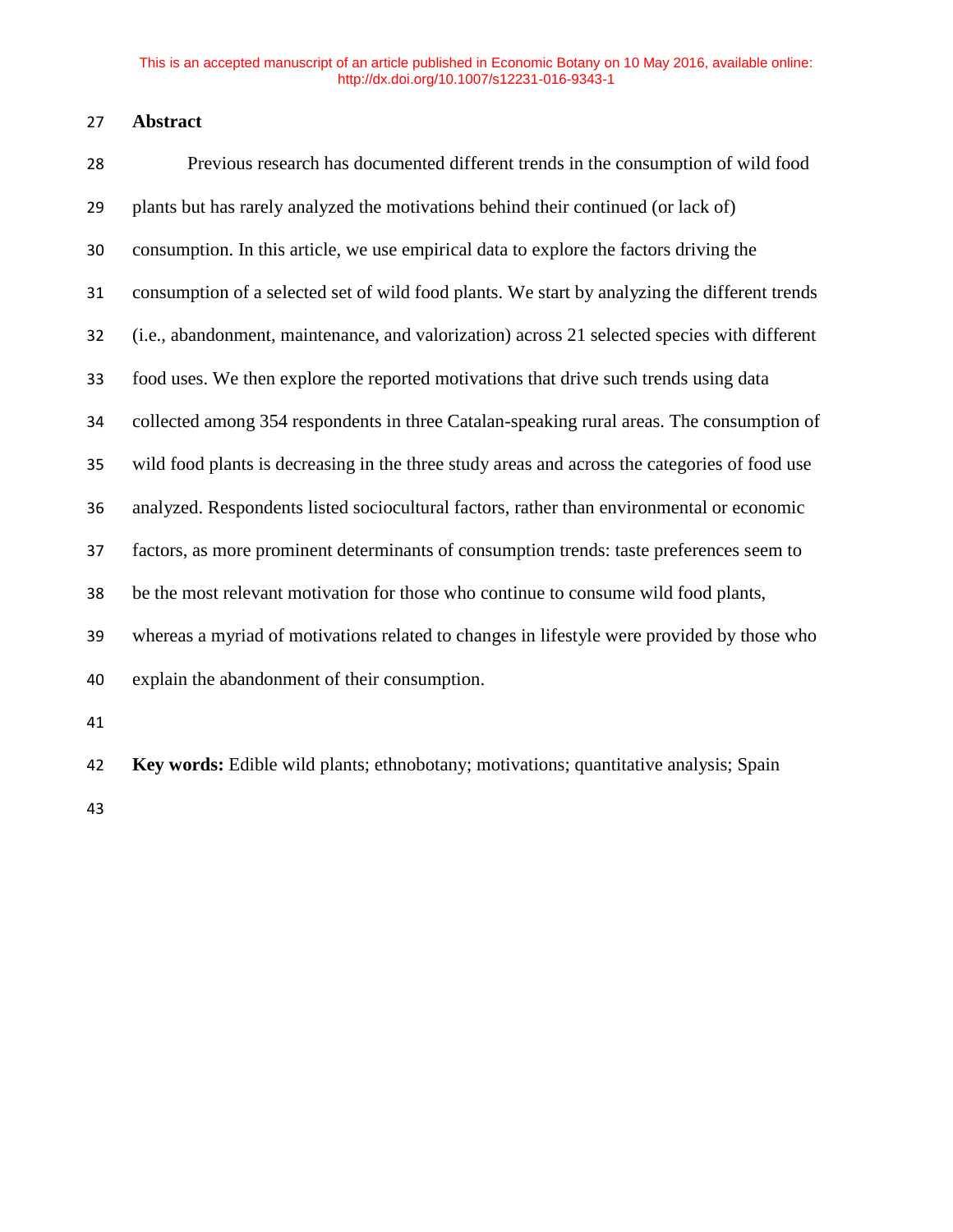## **Cuestión de gusto: ¿Qué explica el consumo de plantas silvestres? Estudio en los**

- **Pirineos catalanes y las Islas Baleares**
- 

### **Resumen**

 Se han documentado diferentes tendencias en el consumo de plantas silvestres comestibles, pero raramente se han analizado las razones que explican por qué algunas plantas se siguen consumiendo y otras no. En base a una selección de plantas silvestres comestibles, en este artículo exploramos los factores que explican las tendencias en el consumo de plantas silvestres. En la primera parte analizamos las tendencias de consumo (abandono, mantenimiento y valorización) de un grupo de 21 especies con diferentes usos alimentarios y en la segunda exploramos las motivaciones esgrimidas por 354 habitantes de tres áreas rurales catalanoparlantes en relación a estas tendencias. El consumo de plantas silvestres parece haber sufrido una reducción generalizada en las áreas prospectadas. Para todas las especies, los encuestados mencionaron factores socioculturales, más que ambientales o económicos, como importantes a la hora de explicar sus patrones de consumo. Específicamente, el sabor parece ser el principal argumento para aquellos que continúan consumiendo plantas silvestres mientras que una combinación de motivos relacionados con cambios en estilos de vida predominan entre las explicaciones de aquellos que han abandonado su consumo.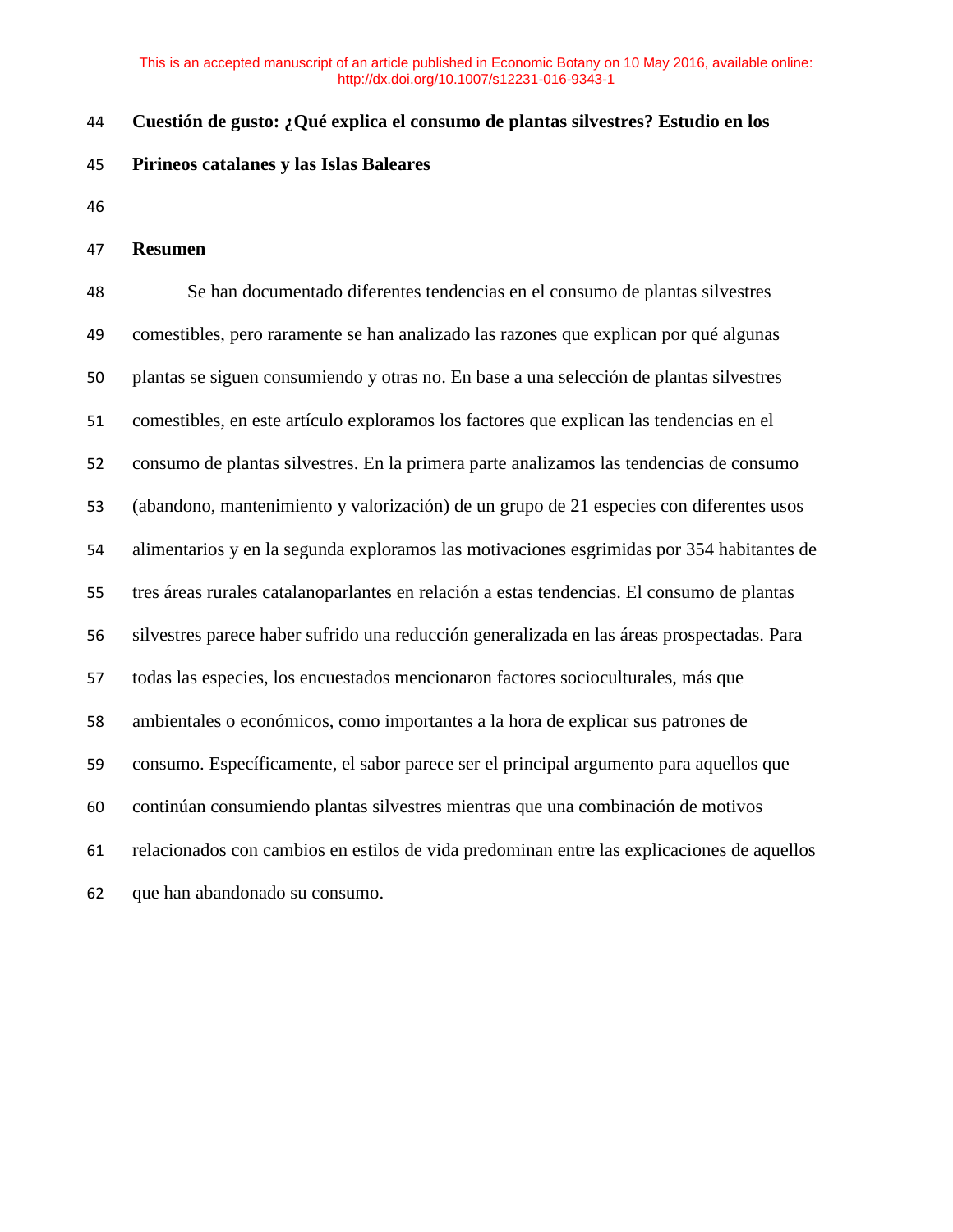## **Introduction**

| 64 | Over the last decades, wild food plants (including semi-wild and naturalized taxa)            |
|----|-----------------------------------------------------------------------------------------------|
| 65 | (hereafter WFP) have been widely studied, both in developing (Joshi et al., 2015;             |
| 66 | Teklehaymanot and Giday, 2010; Termote et al., 2010) and developed countries (Ghirardini      |
| 67 | et al., 2007; Poe et al., 2013; Rigat et al., 2009). In addition to providing inventories and |
| 68 | descriptive accounts, such studies have also shown: a) the contribution of WFP to             |
| 69 | household food security (Bharucha and Pretty, 2010; Bonet and Vallès, 2002) and local         |
| 70 | economy (Łuczaj et al., 2013; Shackleton, 2003); b) their nutritional value (Heinrich et al., |
| 71 | 2005; Pardo-de-Santayana et al., 2007; Vardavas et al., 2006); and c) their relevance for     |
| 72 | biodiversity conservation (Demissew, 2011; Paton and Lughadha, 2011).                         |
| 73 | Researchers have documented changes in the consumption of WFP both in                         |
| 74 | developing countries (Bhattarai et al., 2009; Cruz-García, 2014; Joshi et al., 2015) and -    |
| 75 | more intensively- in the developed world, where the mechanization of agricultural             |
| 76 | production and the increasing availability of foods through market transactions have greatly  |
| 77 | affected the consumption and gathering of WFP (Reyes-García et al., 2015; Rigat et al.,       |
| 78 | 2009; Tardío et al., 2006). Nowadays, most WFP seem to be only sparsely collected in rural    |
| 79 | areas of developed countries (Bharucha and Pretty, 2010; Reyes-García et al., 2015; Schulp    |
| 80 | et al., 2014). This general trend does not affect all WFP equally, and thus the gathering of  |
| 81 | some specific plant species has gained in popularity. For example, some authors have          |
| 82 | argued that some WFP are becoming local delicatessens and markers of cultural identity        |
| 83 | (Aceituno-Mata, 2010; Kalle and Soukand, 2013), some are entering commercial circuits         |
| 84 | (Acosta-Naranjo, 2008; Łuczaj et al., 2012; Molina et al., 2012), and some are so             |
| 85 | appreciated to be collected in unconventional spaces such as urban parks (Poe et al., 2013).  |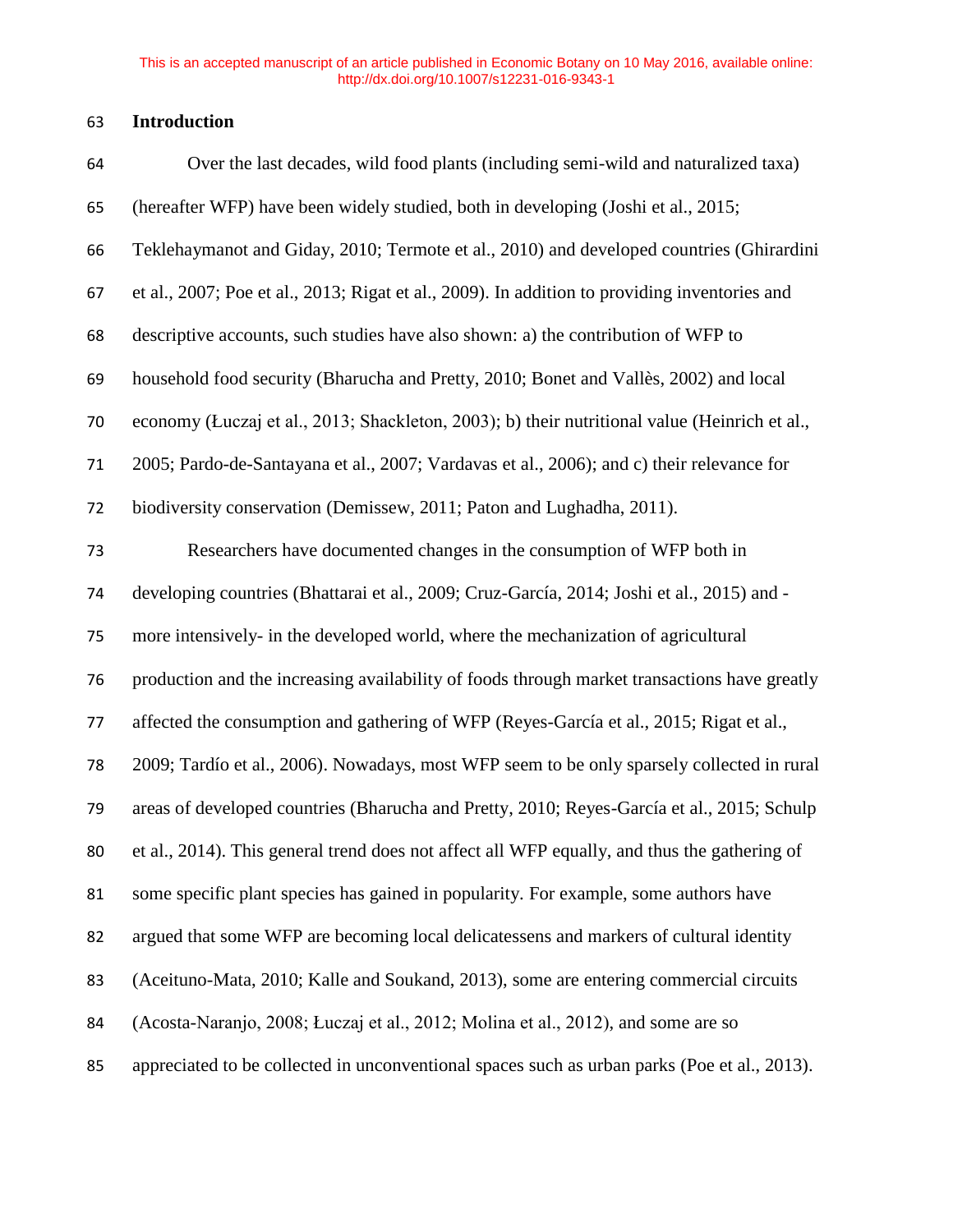| 86  | These examples have led researchers to hypothesize that WFP consumption could                  |
|-----|------------------------------------------------------------------------------------------------|
| 87  | follow, at least, three different paths: abandonment, maintenance, and valorization            |
| 88  | (Aceituno-Mata, 2010; Acosta-Naranjo, 2008; Pardo-de-Santayana et al., 2007).                  |
| 89  | Abandonment refers to the decrease in WFP consumption. For example, in the southern            |
| 90  | Italian village of Castelmazzano, Pieroni et al. (2005) found that the ancient practice of     |
| 91  | eating the roasted kernels of Quercus virgiliana (Ten.) Ten. (a synonym of Quercus             |
| 92  | pubescens Willd.), has been discontinued. Maintenance refers to the lack of observable         |
| 93  | changes when comparing the current consumption of a specific WFP with its consumption          |
| 94  | in the recent past. And valorization refers to the increase when comparing the current         |
| 95  | consumption of a specific WFP with its consumption in the recent past, as for example the      |
| 96  | case of Allium ursinum L. and Epilobium angustifolium L. in Poland, where these wild           |
| 97  | species are nowadays largely sold in health food stores (Łuczaj et al., 2012).                 |
| 98  | Although researchers have documented changes in WFP consumption, few offer                     |
| 99  | explanations for the changes (see Schunko et al., 2015 for a recent exception), and less so at |
| 100 | the level of the species. A priori, one could categorize the factors that drive the            |
| 101 | consumption of WFP (or their abandonment) as environmental, economic and                       |
| 102 | sociocultural. Environmental factors refer to WFP ecological abundance or scarcity;            |
| 103 | economic factors refer to material costs and benefits associated with the collection and       |
| 104 | consumption of WFP; and sociocultural factors refer to cultural considerations, such as        |
| 105 | associating WFP consumption with famine, better health, preferred taste, or enjoyable pass     |
| 106 | time.                                                                                          |
| 107 | The goal of this article is to identify factors driving abandonment, maintenance, or           |
| 108 | valorization of some WFP. We start by analyzing the different trends (i.e., abandonment,       |

maintenance, and valorization) across selected species and different food-use categories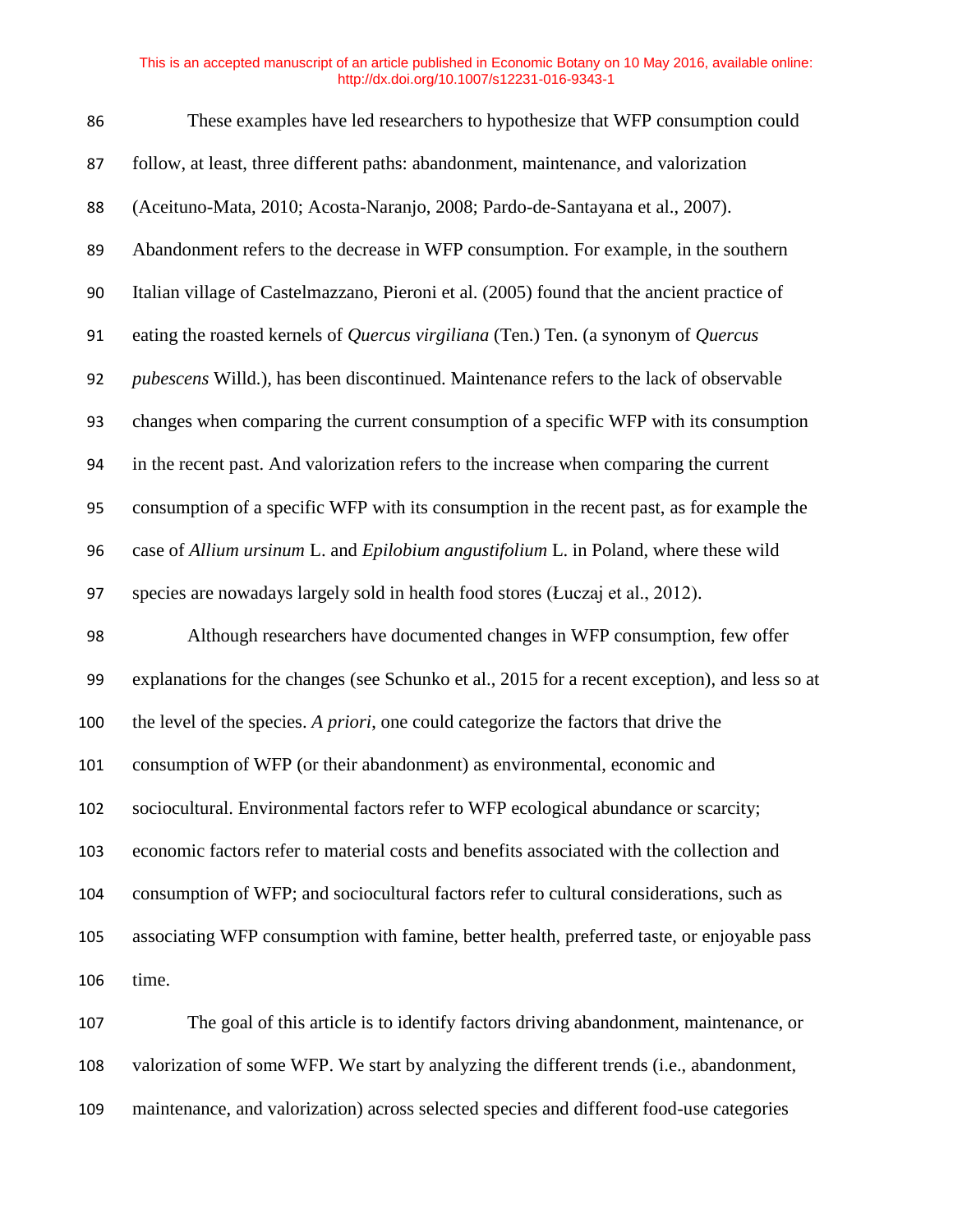| 110 | and then we explore the reported motivations that might drive such trends. Understanding         |
|-----|--------------------------------------------------------------------------------------------------|
| 111 | people's motivation to consume WFP or not is essential not only for understanding why            |
| 112 | WFP continue to be gathered, but also for predicting gathering trends in relation to certain     |
| 113 | species.                                                                                         |
| 114 |                                                                                                  |
| 115 | <b>Case studies</b>                                                                              |
| 116 | Our study examines three Catalan-speaking regions: Alta Vall del Ter (AVT) and                   |
| 117 | Alt Empordà (AE) in northeastern Iberian Peninsula, and eastern Mallorca (EM) in the             |
| 118 | Balearic Islands (Fig. 1).                                                                       |
| 119 | <b>INSERT FIGURE 1</b>                                                                           |
| 120 | The Alta Vall del Ter valley, an area of about 294 $\text{km}^2$ , is located on the southern    |
| 121 | flanks of the Pyrenees in the Ripollès district. Its population is 4,497 (IDESCAT, 2014).        |
| 122 | Hydrographically, the valley corresponds to the watersheds of the Ter and Ritort rivers          |
| 123 | (Rigat et al., 2009). The vegetation of the area is shaped by the climatic conditions of         |
| 124 | mountainous area. Although the nival stage is rare, i.e., snow is rarely found all year round,   |
| 125 | abundant representative species of the alpine (e.g., Festuca sp. and other grasses) and          |
| 126 | subalpine stages (e.g., Pinus mugo Turra subsp. Uncinata (Ramond ex DC. in Lam. et DC.)          |
| 127 | Domin and Abies alba Mill.) are common. Raising livestock is the most important                  |
| 128 | economic activity in the area. Nowadays, most arable surface (including home gardens) has        |
| 129 | been reclaimed to build secondary residences and tourist facilities (Rigat et al., 2009).        |
| 130 | Previous research on WFP in the area has documented 84 taxa used for human                       |
| 131 | consumption, mostly eaten raw, although some species were also used as condiments or in          |
| 132 | the elaboration of jams or alcoholic beverages (such as <i>ratafia</i> , a traditional liquor of |
| 133 | Catalonia) (Rigat et al., 2009). According to the aforementioned work, commonly used             |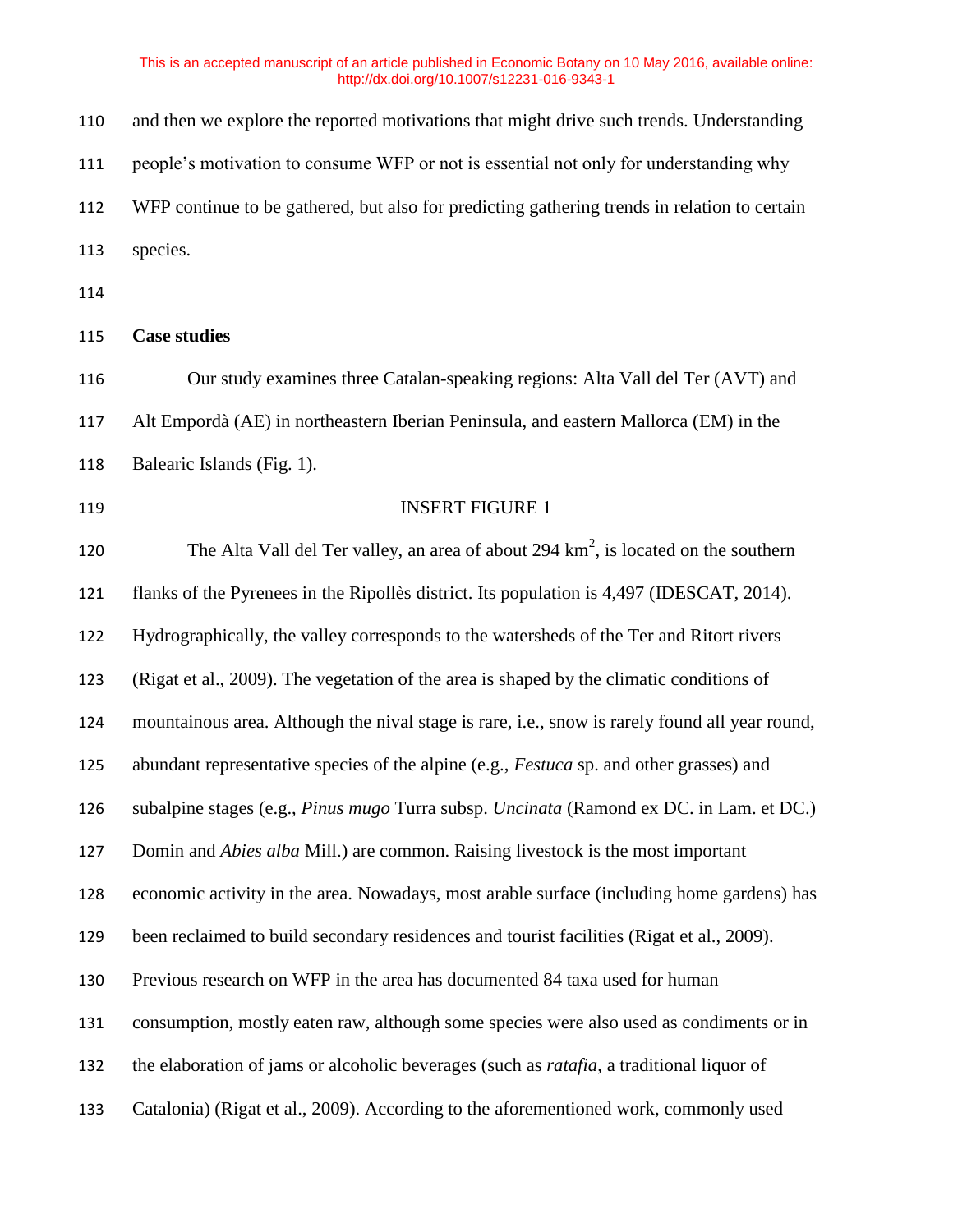| 134 | wild or naturalised species include Cynara cardunculus L., Laurus nobilis L., Mentha                 |
|-----|------------------------------------------------------------------------------------------------------|
| 135 | spicata L., Molopospermum peloponnesiacum (L.) W.D.J.Koch, Origanum vulgare L.,                      |
| 136 | Taraxacum dissectum (Ledeb.) Ledeb., Thymus vulgaris L., and Urtica dioica L.                        |
| 137 | Alt Empordà is the easternmost district of northern Catalonia, opening eastwards to                  |
| 138 | the Mediterranean Sea, limited northwards by the French Pyrenees and westwards by the                |
| 139 | Garrotxa district, with low-level mountain ranges that connect with the Pyrenees (Parada et          |
| 140 | al., 2011). It is one of the largest districts in Catalonia with around 141,351 inhabitants who      |
| 141 | live in 68 municipalities in an area of $1,358 \text{ km}^2$ (IDESCAT, 2014). With a coastal         |
| 142 | Mediterranean climate, the area is affected by the strong northerly wind called tramuntana.          |
| 143 | Biogeographically, the flora and vegetation correspond to the Mediterranean region (e.g.,            |
| 144 | Quercus ilex L. and Q. suber L.), but it also contains species typical of Eurosiberian regions       |
| 145 | (e.g., deciduous Quercus sp. and Fagus sylvatica L.). Historically, the most important               |
| 146 | economic activity of the area was agriculture, although since the 18 <sup>th</sup> century, industry |
| 147 | (especially related with cork) grew in importance. Over the last decades, and despite the            |
| 148 | recent economic crisis, tourism -especially on the seaside- has become the main economic             |
| 149 | activity. Researchers have recorded 211 species used for human consumption (Parada,                  |
| 150 | 2007; Parada et al., 2011), among which the most common are Juglans regia L., Chondrilla             |
| 151 | juncea L., Asparagus acutifolius L., Rosmarinus officinalis L. and Silene vulgaris                   |
| 152 | (Moench) Garcke.                                                                                     |
| 153 | The last study area was located in Mallorca, the largest island of the Balearic                      |
| 154 | archipelago, east of the Iberian Peninsula. Mallorca has a total population of 858.313               |
| 155 | habitants (IBESTAT, 2014) in 3,622 $km^2$ . The landscape of the island belongs to the               |
| 156 | Mediterranean biogeographical region, with presence of Quercus ilex and associated                   |
| 157 | communities. The area is also characterized by the important influence of the marine                 |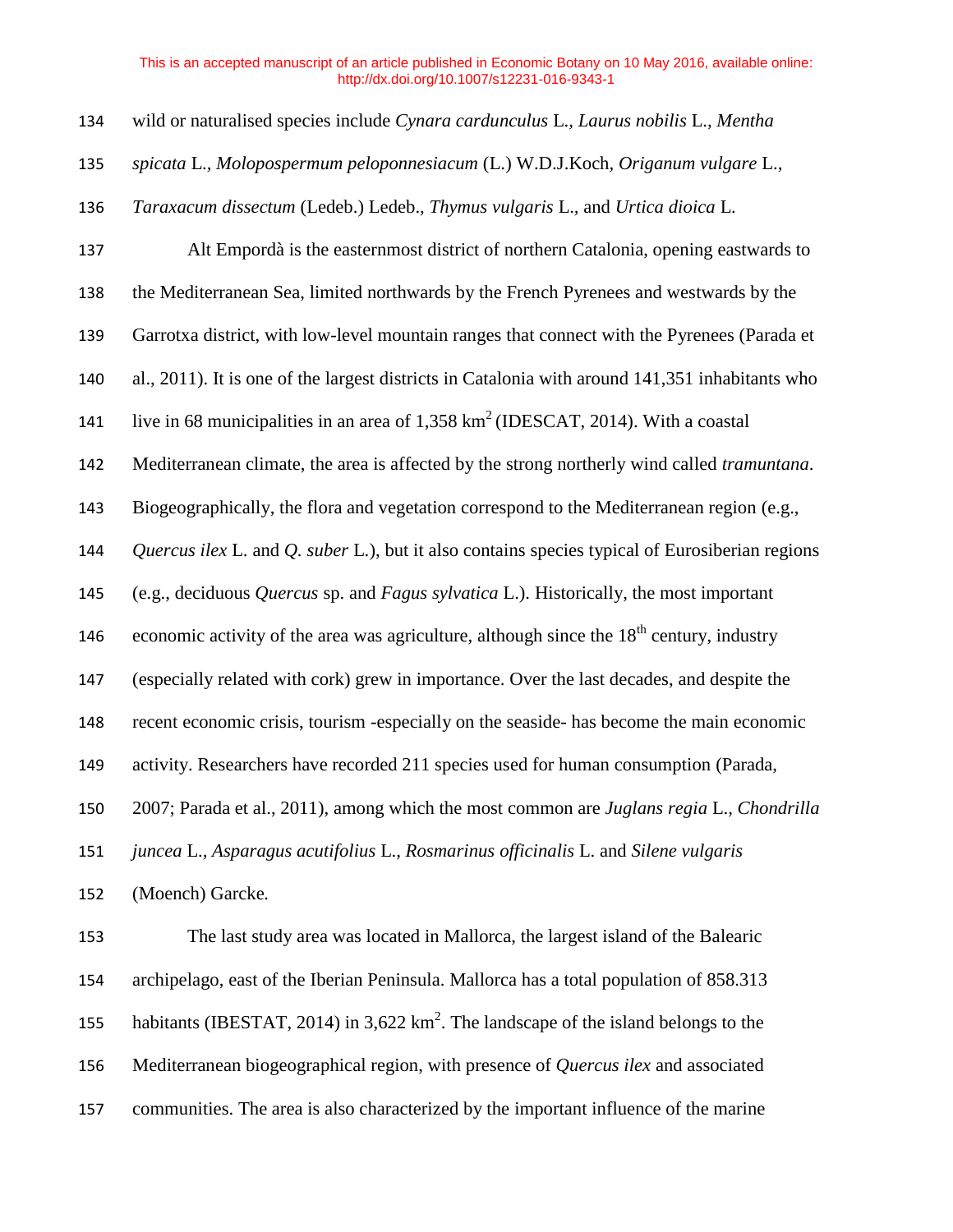| 158 | habitat (with seaweeds and land plants, such as <i>Crithmum maritimum</i> L.). Before the tourist |
|-----|---------------------------------------------------------------------------------------------------|
| 159 | boom, agriculture and services were the fundamental economic activities of the island, but        |
| 160 | since the 1960's, it experienced an intense economic growth based nearly exclusively on           |
| 161 | tourism (Mayol and Machado, 1992). Mallorca is now one of the most famous tourist                 |
| 162 | hotspots in Europe. The study conducted by Carrió (2013) compiled 65 wild food plants             |
| 163 | used in Mallorca, the most common being Foeniculum vulgare Mill., Arbutus unedo L.,               |
| 164 | Laurus nobilis, Rubus ulmifolius Schott and Cichorium intybus L.                                  |
| 165 |                                                                                                   |
| 166 | <b>Methods</b>                                                                                    |
| 167 | Fieldwork expanded from July 2012 to March 2013, included two phases, and                         |
| 168 | followed the guidelines of the code of ethics of the International Society of Ethnobiology.       |
| 169 | In each of the two phases of study, we followed different sampling strategies. In the first       |
| 170 | phase we used semi-structured interviews (Newing, 2011) to collect data on past and               |
| 171 | present uses of WFP, as well as information on the connotations associated to the                 |
| 172 | gathering, consumption and commercialization of such plants. Data on past and present             |
| 173 | uses of WFP have been published by Rigat et al. (2009) from AVT, by Parada et al. (2009)          |
| 174 | from AE, and by Carrió (2013) from EM. In the second phase, we used information from              |
| 175 | these interviews to construct a survey addressing past and present consumption of selected        |
| 176 | WFP and motivations for WFP consumption (or abandonment).                                         |
| 177 | For the purpose of this study, we use the term "wild" to refer to wild native species             |
| 178 | growing in their natural habitat, but also to managed as well as introduced species that have     |
|     |                                                                                                   |

been naturalized. As our study centers on local perceptions, we also included trees and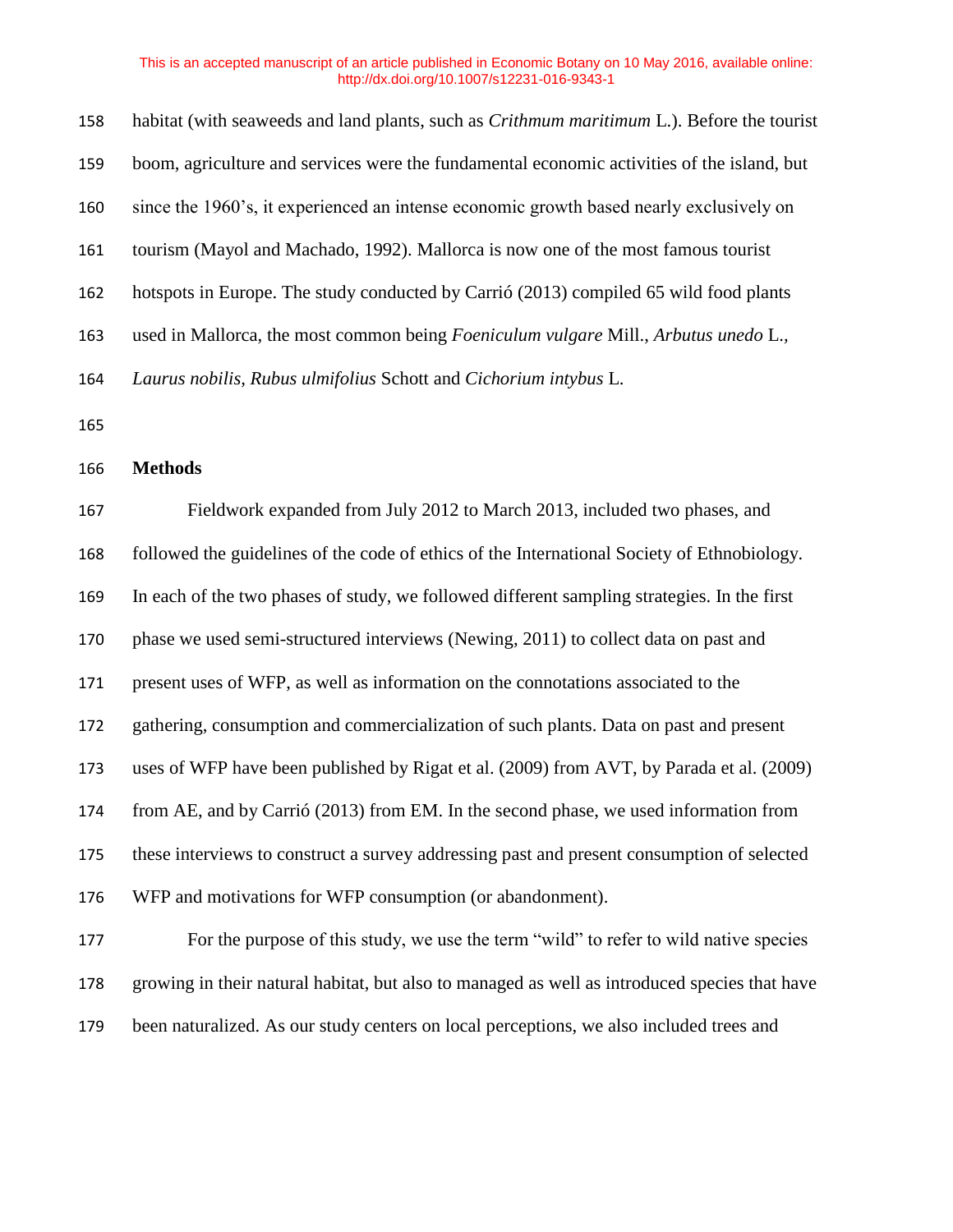- shrubs that were planted long ago and are now harvested as if they were wild, like *Juglans regia*.
- *Sample of participants*

| 183 | Our total sample for all three sites included 354 respondents, recruited in 30                                        |
|-----|-----------------------------------------------------------------------------------------------------------------------|
| 184 | different villages or small towns of the three study areas. People were approached at public                          |
| 185 | areas (i.e., parks or bars). After approaching a person, we first explained the goal of the                           |
| 186 | study and requested consent to ask some questions. Given that randomization was not                                   |
| 187 | feasible, the sample was stratified according to criteria that might affect use and                                   |
| 188 | consumption of WFP. Specifically, in each site we included women and men, adults of                                   |
| 189 | different age ranges ( $\geq 16 \leq 40$ , $\geq 41 \leq 60$ , and $\geq 61$ ), and people with different occupations |
| 190 | (including students, farmers, unemployed people, and people working in construction,                                  |
| 191 | domestic service, industry, tourism, or liberal professions) (Table 1).                                               |
|     |                                                                                                                       |

#### INSERT TABLE 1

### *Species selection*

 Survey questions referred to seven wild food species specific to each study area. Therefore, in total we asked about the use of 21 plants (with some overlap between areas). To increase the comparability of the results, the seven species were chosen using the following criteria: i) all selected species have a prominent food use (rather than medicinal or other uses); ii) the selected plant species had to be collected or bought in the area, but not largely commercialized; and iii) each questionnaire included at least one species from each of the following categories of use defined by Tardío et al. (2006), i.e., vegetables (or species in which any of the vegetative parts is consumed raw or cooked), fruits (or species in which the fresh or dry fruit is eaten, raw or cooked), beverages (or species in which any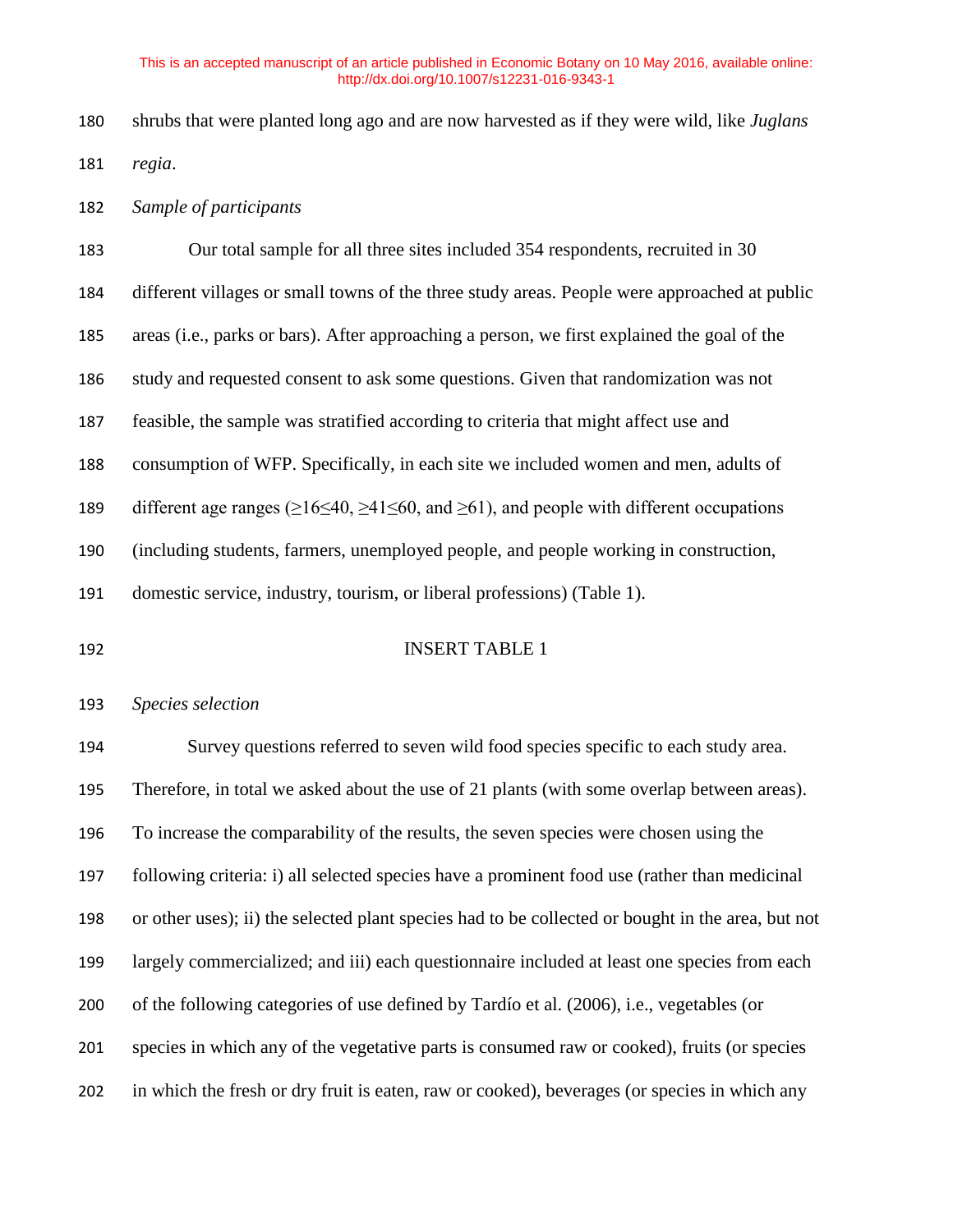part is used to prepare liquor or infusions), and seasonings (or species in which any part is used for food seasoning). Some WFP have several edible uses, but we only considered the most common one. For example, we asked about the stems of *Foeniculum vulgare,* but not about its seeds, which in some areas are also used as seasoning. Vouchers of all taxa used in this study are deposited in the herbarium BCN, of the Centre de Documentació de Biodiversitat Vegetal, Universitat de Barcelona.

 The final survey is based in a total of 21 wild food-uses (where the same use in a different area is counted twice) (Table 2). We compare WFP that represent the same category of use (Table 2). For example, each survey included a species that has been traditionally used to elaborate alcoholic beverages: in AE and AVT the complete and immature raw fruits of *Juglans regia* (walnuts) are used to elaborate *ratafia* and in EM the shoots of *Foeniculum vulgare* are used to prepare *herbes*, both traditional alcoholic drinks elaborated with aromatic plants. Each survey also included two WFP whose fruits could be consumed raw: *Rubus ulmifolius* was included in the three surveys and *Arbutus unedo* in AE, *Fragaria vesca* L. in AVT and *Quercus ilex* in EM. Similarly, two WFP used for seasoning were included in each survey: *Cynara cardunculus*, common across the three sites, and *Origanum vulgare* in AE and AVT and *Crithmum maritimum* in EM. Finally, two more WFP were included as vegetables: the young leaves of *Reichardia picroides* (L.) Roth*, Taraxacum dissectum* and *Cichorium intybus* are eaten raw as salad and *Foeniculum vulgare, Carlina acanthifolia* All. and *Chamaerops humilis* L. are eaten as snacks. Two species (*Rubus ulmifolius* and *Cynara cardunculus*) were included in the surveys conducted in the three areas and two more (*Juglans regia* and *Origanum vulgare*) were common to both continental areas. *Foeniculum vulgare* was included in the surveys of AE and EM, but representing different categories of use. The remaining species are specific to each area.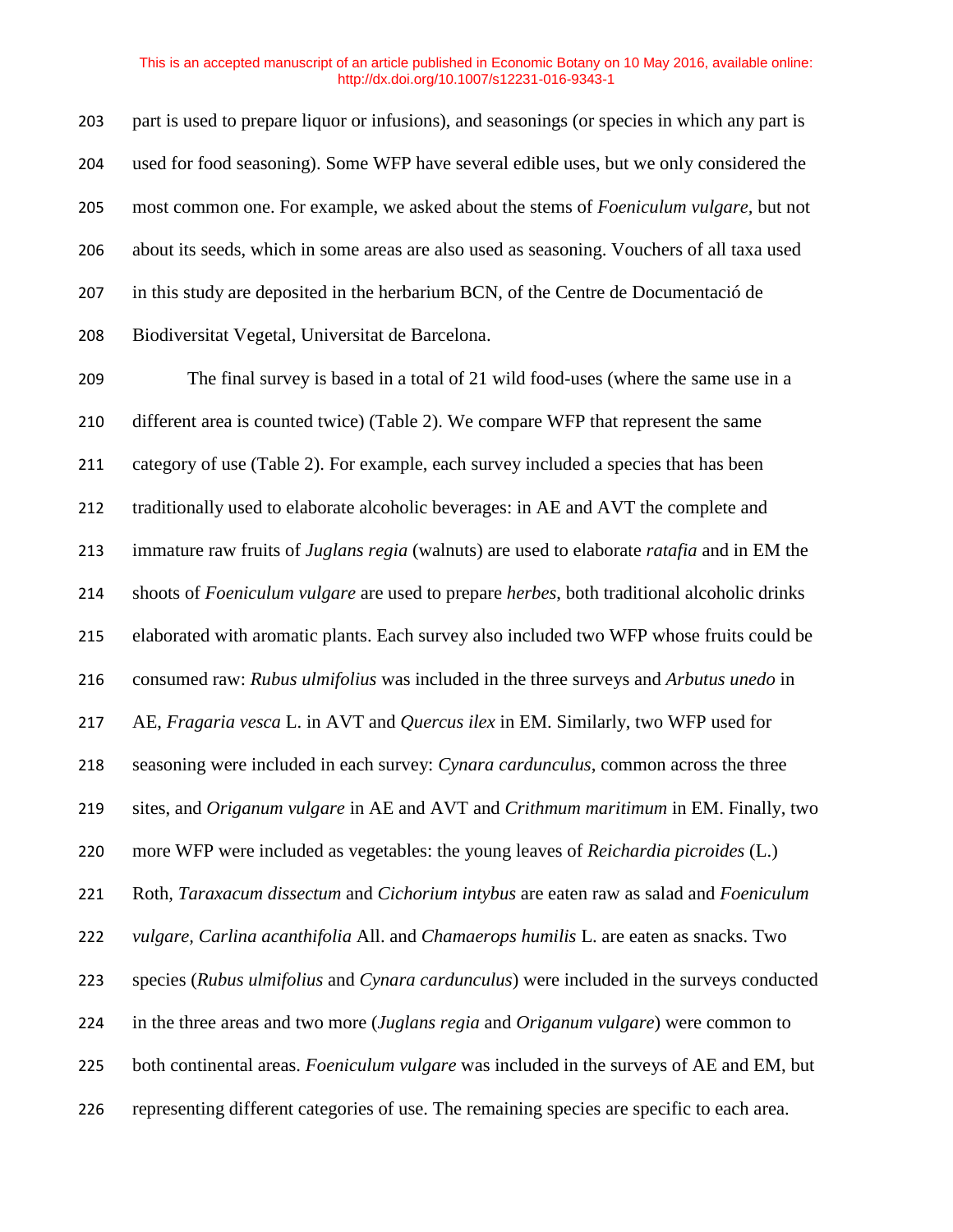### INSERT TABLE 2

## *Survey*

| 229 | The survey addressed three main topics: 1) participant's socioeconomic information          |
|-----|---------------------------------------------------------------------------------------------|
| 230 | (e.g., sex, age, occupation); 2) past and present consumption of selected WFP; and 3)       |
| 231 | motivations for consumption (or abandonment) of WFP. To enquire about past and present      |
| 232 | consumption of selected WFP, we showed a visual stimulus where the food part could be       |
| 233 | easily recognized. When possible, we used the fresh plant, but when not available, we used  |
| 234 | a herbarium specimen or pictures. Respondents were asked to identify the species by their   |
| 235 | Catalan name, the language most frequently used during interviews. To reduce biases         |
| 236 | associated to problems recognizing the visual stimulus, if the informant could not identify |
| 237 | the species, we provided the local name of the WFP and asked again if the person knew it.   |
| 238 | If the person could recognize the plant, either from the stimulus or when the name was      |
| 239 | provided, then we asked about its uses. If the person could not recognize the plant or did  |
| 240 | not mention its food-use, we moved to the next item in the survey. If the plant was         |
| 241 | recognized and the food-use listed, we asked: "Have you eaten the plant in the last 12      |
| 242 | months?" and "Had you eaten it in the past?"                                                |

 Questions on motivations for consumption depended on previous answers. If the respondent reported having consumed the WFP during the last 12 months, then we asked: "Why do you consume this plant?" However, if the respondent reported having consumed the plant in the past, but not in the 12 months previous to the survey, then we asked: "Why did you not consume this plant anymore?" In case the survey respondent did never consume the plant, we asked: "Why have you never consumed this plant?" We noted *verbatim* answers to those different questions.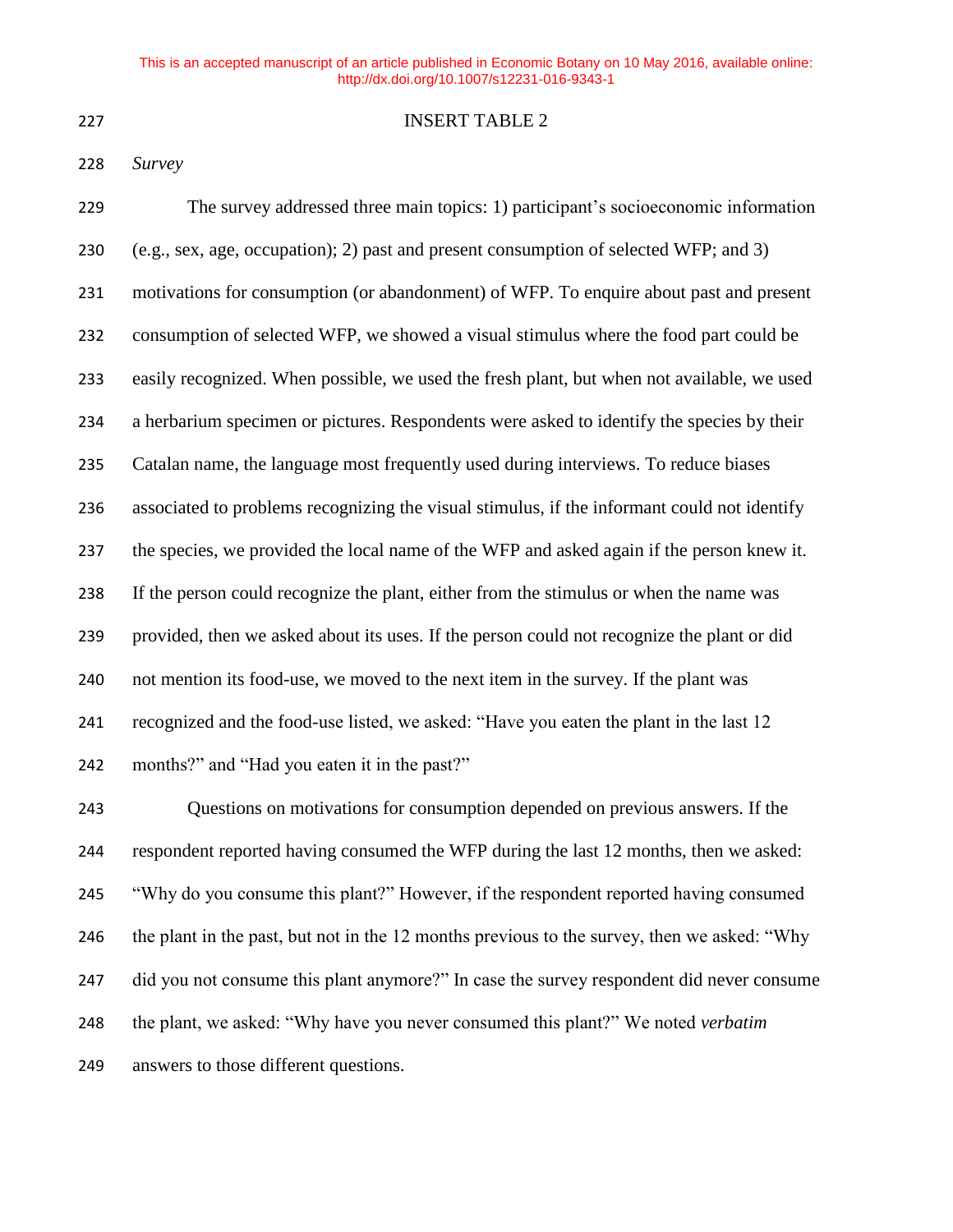*Data analysis*

 Data were aggregated at the WFP level, where each food-use per area corresponds 252 to one observation ( $n=21=7$  plants  $*3$  areas). To analyze the different WFP consumption trends we used responses to questions about present and past WFP consumption. Specifically, we created two variables: the variable *ever consumed* refers to the percentage of people who had ever consumed the species, either currently or in the past; the variable *consumption change* refers to the difference between the percentage of informants who consume a species now minus those who consumed it in the past. We used the value of the variable *consumption change* to assess consumption trends defined as 'abandonment' when the value of *consumption change* was lower than -10%; 'maintenance' when the value was between -10% and 10%; and 'valorization' when the value of the variable was higher than 10%. To qualify how noticeable is the trend, we talk about a *slight* change when the value of *consumption change* is between 10% and 40% and about a *deep* change when is higher than 40%.

 In the second part of the analysis, we explored the factors that might drive such trends using information from the third part of the survey. We first clustered similar responses and assigned them a code. For example, answers such as "we used to eat them because they were free" and "there is no need to buy vegetables, you can get them free from nature" were both coded as "it is free." The coded motivations were then classified according to two criteria: direction and type. Direction refers to whether the motivation listed explains why the consumption of the species was continued or discontinued and type refers to whether the motivation listed was environmental, economic, or sociocultural. Since the consumption of WFP can be driven by several motivations, and since some motivations can potentially be classified in more than one type, before doing the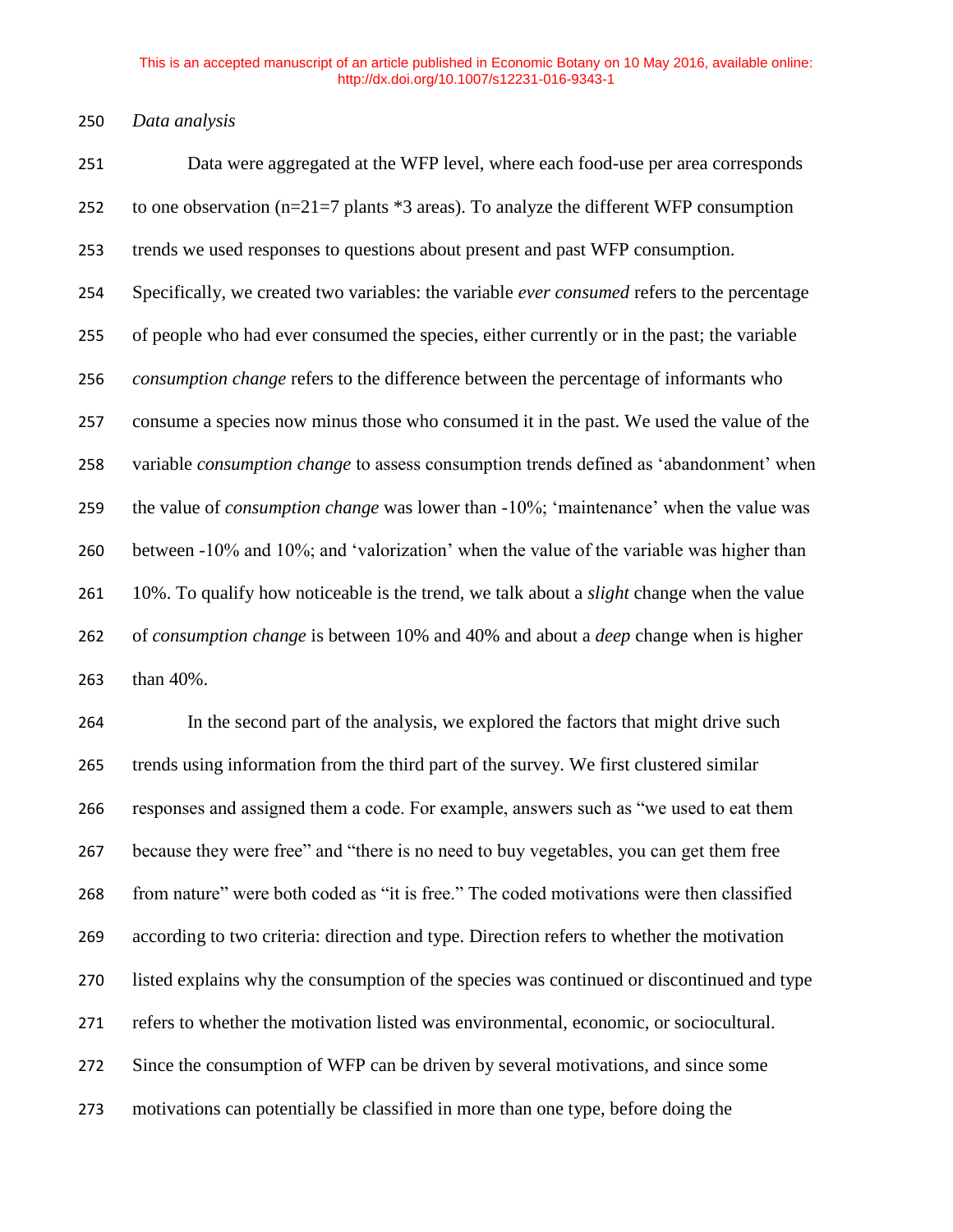| 274 | classification, we agreed on the meaning of each category using the Delphi method              |
|-----|------------------------------------------------------------------------------------------------|
| 275 | (Linstone and Turoff, 2002). The agreement reached was to include under environmental          |
| 276 | motivations mentions to environmental conditions such as climate, species abundance or         |
| 277 | scarcity, and seasonality; under economic motivations reasons such as commercial value or      |
| 278 | monetary and time-related costs associated to the harvesting and preparation of WFP; and       |
| 279 | under sociocultural motivations explanations that respond to cultural perceptions, such as     |
| 280 | use associated to particular activities or of given cultural significance.                     |
| 281 | <b>Results</b>                                                                                 |
| 282 | Trends in the consumption of WFP                                                               |
| 283 | More than 50% of people answering the survey in each site had ever consumed most               |
| 284 | of the WFP in our lists. Exceptions are <i>Taraxacum dissectum</i> , which had only been       |
| 285 | consumed by 30% of informants in AVT, and Cichorium intybus only consumed by 40% of            |
| 286 | informants in EM. Overall, 16 out of the 21 WFP in the survey had been consumed by             |
| 287 | more than 75% of people interviewed.                                                           |
| 288 | The analysis of the variable <i>consumption change</i> suggests a significant general          |
| 289 | decrease in the consumption of WFP (Table 3). According to our classification, 10 of the       |
| 290 | plant-uses included in the survey seem to have experienced a deep abandonment (difference      |
| 291 | <-40%), eight seem to have experienced a slight abandonment (difference $\geq$ -40% & $\leq$ - |
| 292 | 10%), and three seem to be maintained (difference $\geq$ -10% & $\leq$ 10%).                   |
| 293 | <b>INSERT TABLE 3</b>                                                                          |
| 294 | Two of the three WFP that seem to be maintained are used to elaborate beverages.               |
| 295 | Thus, the use of Juglans regia to elaborate ratafia continues alive in AE and AVT              |
| 296 | (consumption change $\geq$ -10% in both cases), whereas the use of Foeniculum vulgare to       |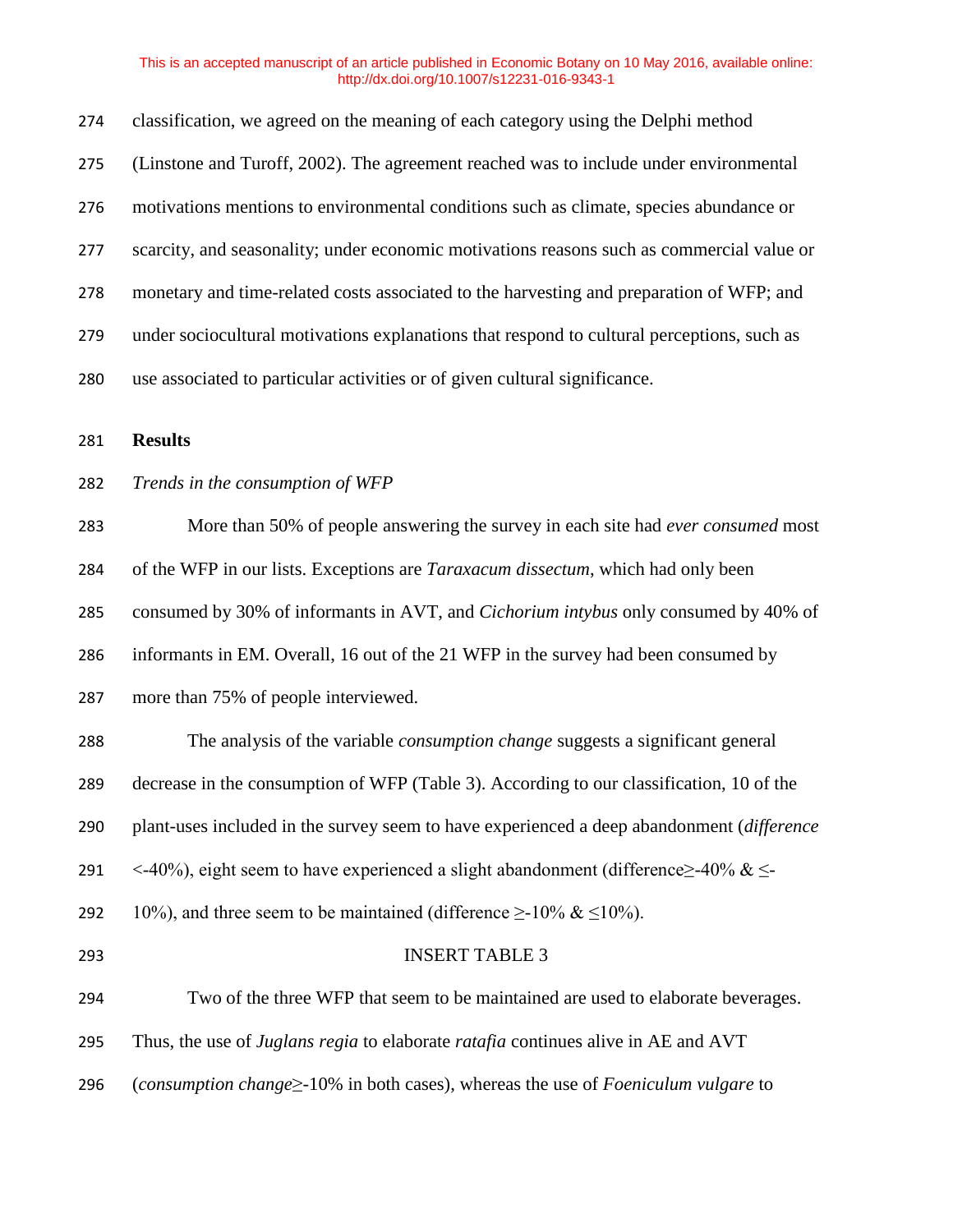elaborate *herbes* in EM seems to have experienced a slight abandonment (*consumption change*=-14%).

 Overall, WFP included as *fruits* seem to have been very popular in the past, as they have reportedly been consumed by most people interviewed (>75%). However, the relatively high values of the variable *consumption change* (<-35%) signal the steep abandonment of the consumption of WFP in this category. This is the case even for the very popular *Rubus ulmifolius*, with values of *consumption change* ranging between -39% and -45%.

 Among the WFP included in the category of *seasoning*, *Origanum vulgare* continues to be largely consumed in AE (*consumption change*=-2.2%), but the use is slightly abandoned in AVT (-20.2%). The equivalent species in EM, *Crithmum maritimum,* seems to have been very popular in the past (with 97% of people reporting its use), but its use have been deeply abandoned nowadays (*consumption change*= -44%). Differently, the use of *Cynara cardunculus* for seasoning seems to have been popular only in AVT (where 90% of informants report its use), but it seems now largely abandoned in the three study areas.

 Overall, the consumption of the six WFP included as vegetables seems to be decreasing too, although it is worth noticing that some of the uses in this category were never very popular (i.e., two species in this food use category displaying the lowest values in the variable *ever consumed*). Nevertheless, the values of the variable *consumption change* suggest that all the WFP in this category have experienced some level of abandonment, a trend that is similar for vegetables eaten as snack, such as *Foeniculum vulgare* in AE (*consumption change* =-38.8%) and *Carlina acanthifolia* (-42.1%)*,* and for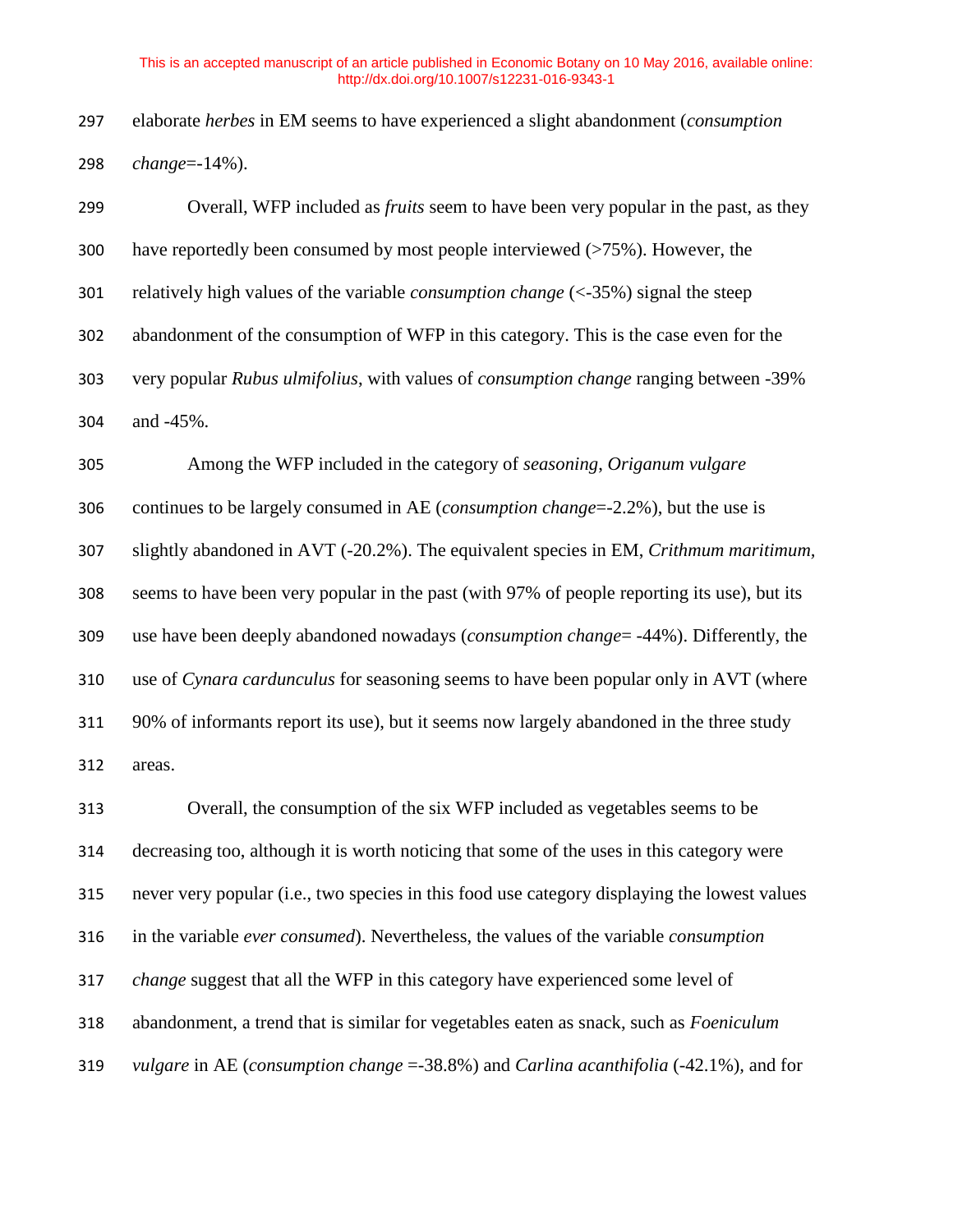- vegetables eaten as main dishes, such as *Reichardia picroides* (-64.4%) or *Cichorium*
- *intybus* (-33%).
- *Motivations for the consumption of WFP*

| 323 | The 354 respondents listed as much as 1740 explanations of why they consume or                 |
|-----|------------------------------------------------------------------------------------------------|
| 324 | have abandoned the consumption of the WFP included in our survey, or 4.92 explanations         |
| 325 | per informant. We grouped the registered explanations in 40 different motivations.             |
| 326 | Considering the two criteria used to classify motivations, respondents provided: 1) a larger   |
| 327 | diversity of sociocultural (=29) than environmental (n=5) or economic (n=6) motivations        |
| 328 | and 2) a higher diversity of reasons to discontinue ( $n=24$ ) than to continue ( $n=16$ ) the |
| 329 | consumption of WFP. When considering individual responses to motivations associated to         |
| 330 | the consumption or abandonment of WFP, we found that sociocultural factors accumulate          |
| 331 | 93.8% of the explanations given, with only 3.4% of the explanations being classified as        |
| 332 | environmental and 2.8% as economic (Table 4). More responses explained the continuation        |
| 333 | (59%) rather than the abandonment (41%) of WFP's consumption.                                  |
| 334 | <b>INSERT TABLE 4</b>                                                                          |
| 335 | Thus, few informants claimed that environmental reasons affected their                         |
| 336 | consumption of WFP, neither in negative $(2.8\%)$ or positive $(0.6\%)$ ways. Some informants  |
| 337 | in AVT and AE argued that they had not consumed the WFP during the year when the               |
| 338 | surveys were conducted, as the climatic conditions were not favorable and fruits were not      |
| 339 | available. Similarly, very few informants claimed that there were economic reasons             |
| 340 | affecting their consumption of WFP (2.8% in total). Among the few economic motivations         |
| 341 | mentioned, the most common was that some species, i.e. Origanum vulgare, are                   |
| 342 | commercially available, so there is no need to gather them (1.2% of the answers).              |
| 343 | <b>INSERT TABLE 5</b>                                                                          |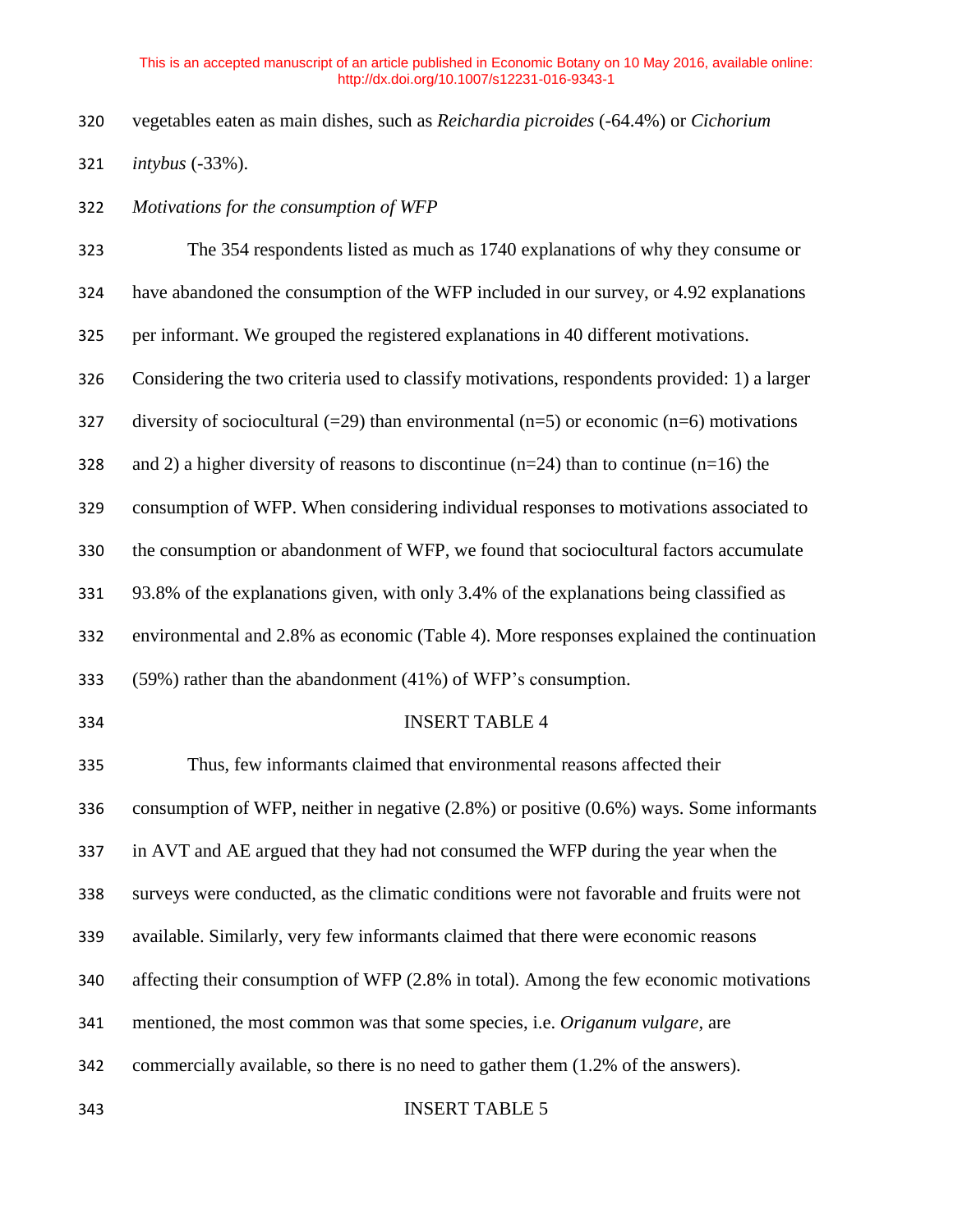| 344 | Thus, the most common arguments given to explain WFP consumption (56.8%) or                   |
|-----|-----------------------------------------------------------------------------------------------|
| 345 | abandonment (37%) were sociocultural. Furthermore, among the sociocultural                    |
| 346 | explanations, informant's appreciation of the flavor and aroma of WFP was the most            |
| 347 | frequently cited motivation (44.3% of all the answers).                                       |
| 348 | Interestingly, the second most popular category refers to exactly the opposite: 6.4%          |
| 349 | of all responses correspond to informants who have abandoned the consumption of WFP           |
| 350 | because they did not like their taste. Other explanations given for the abandonment of the    |
| 351 | consumption of WFP include not going to the field or the mountains where WFP grow             |
| 352 | (5.2%), lack of sufficient knowledge to recognize the plant in the field (5.2%), or the       |
| 353 | consideration that it as a children's food $(2.5\%)$ (Table 5).                               |
| 354 | Apart from their taste, explanations of why people continue to consume WFP                    |
| 355 | included the association of the gathering of WFP with other activities (e.g., walking on the  |
| 356 | mountains) or celebrations $(2.9\%)$ and the medicinal $(2.8\%)$ or health-related $(2.2\%)$  |
| 357 | properties of the WFP selected.                                                               |
| 358 | The type and direction of the motivations did not vary substantially between the              |
| 359 | three case studies, with some concrete exceptions. For example, some explanations were        |
| 360 | only relevant in one of the study sites. Thus, in AE 1.2% of the explanations referred to the |
| 361 | cited the rough texture of WFP, in AVT 1.9% related to the lack of time, and in EM 1.7%       |
| 362 | of the explanations referred to the fact that the WFP mentioned were considered fodder.       |
| 363 |                                                                                               |
| 364 | <b>Discussion</b>                                                                             |
| 365 | Various authors have claimed that in modern industrial Europe there is a                      |
| 366 | valorization of the consumption of wild edible foods (Schunko et al., 2015) resulting of the  |

growing interest in incorporating wild food plants into the diet and on local cuisines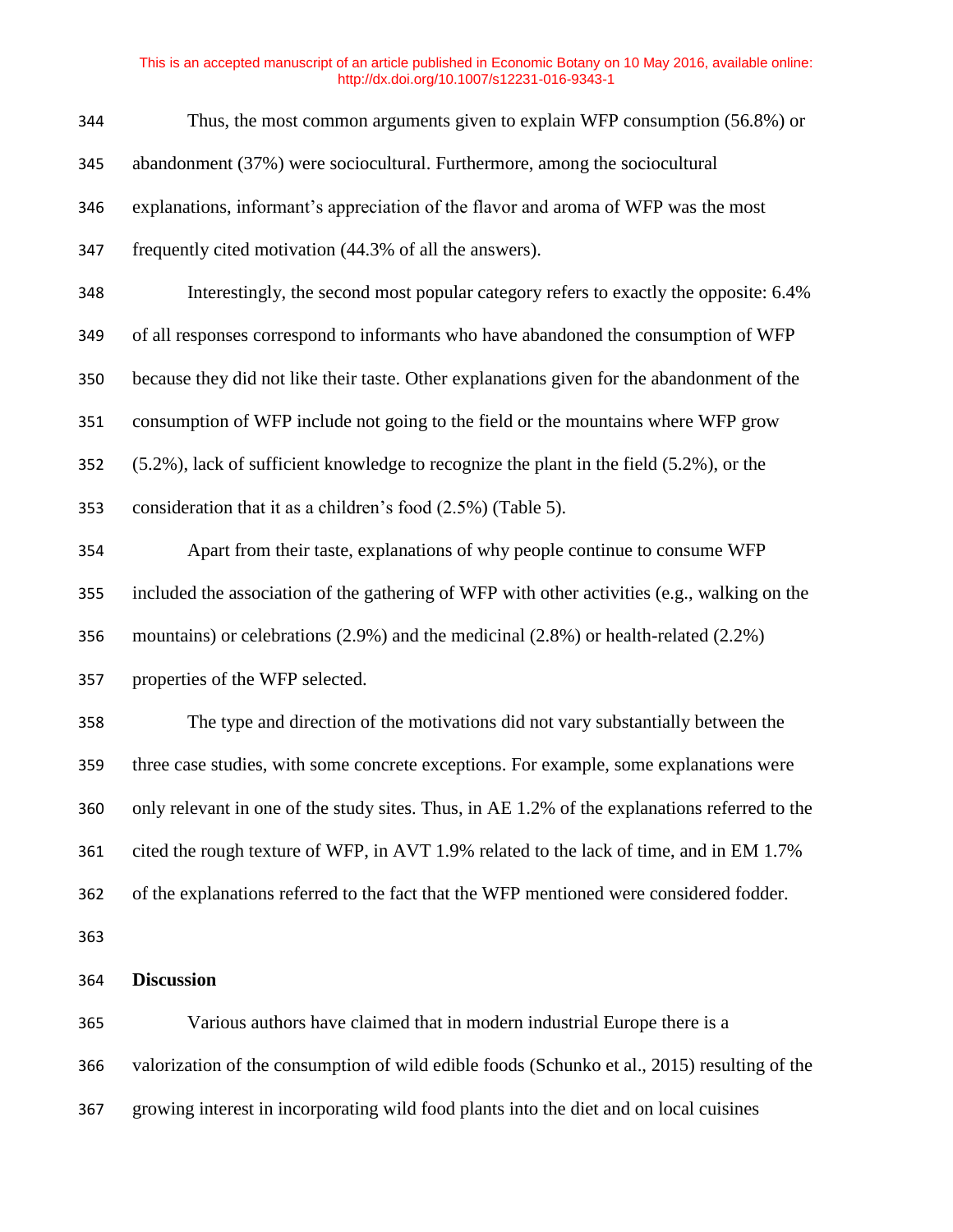(Acosta-Naranjo, 2008; Łuczaj, 2012). Such valorization trend has been also documented in the consumption of certain wild species in some areas of the Iberian Peninsula (Aceituno- Mata, 2010; Parada et al., 2011; Rigat et al., 2009). Results from the work presented here, however, do not confirm this finding. Rather, findings from this work suggest that, in the selected study areas, there is an overall decreasing trend in the consumption of WFP. The trend seems irrespectively of the food use given to the species.

 It is possible that methodological and sampling differences explain the mismatch between our results and results from previous research. Thus, the above-cited works consist on compilations of ethnobotanical information, which report valorization of certain species based on qualitative data. While qualitative information might provide nuanced and expert information, it does not allow to quantifying changes for a given species, as it has been done in the present work. Furthermore, it is also possible that the contradictory findings point to sampling selection differences. Thus, qualitative work conducted with targeted groups of respondents such as knowledgeable elders or WFP consumers can only provide information from the selected groups. The results presented here have a more general character, as the sample –without being statistically representative- included sectors of the population not necessarily targeted in conventional ethnobotanical studies. So, while it is possible that a specific WFP is revalorized, or that the overall value of WFP grows among specific groups, our results suggest that this trend is not generalizable neither to the diversity of WFP nor to the general population. We argue that future work aiming at quantifying overall trends in the consumption of WFP should use a larger number of WFP and a statistically significant sample of the population.

 With those caveats in mind, we discuss the second important finding of this work: that the decreasing trend in WFP consumption is mostly driven by sociocultural, rather than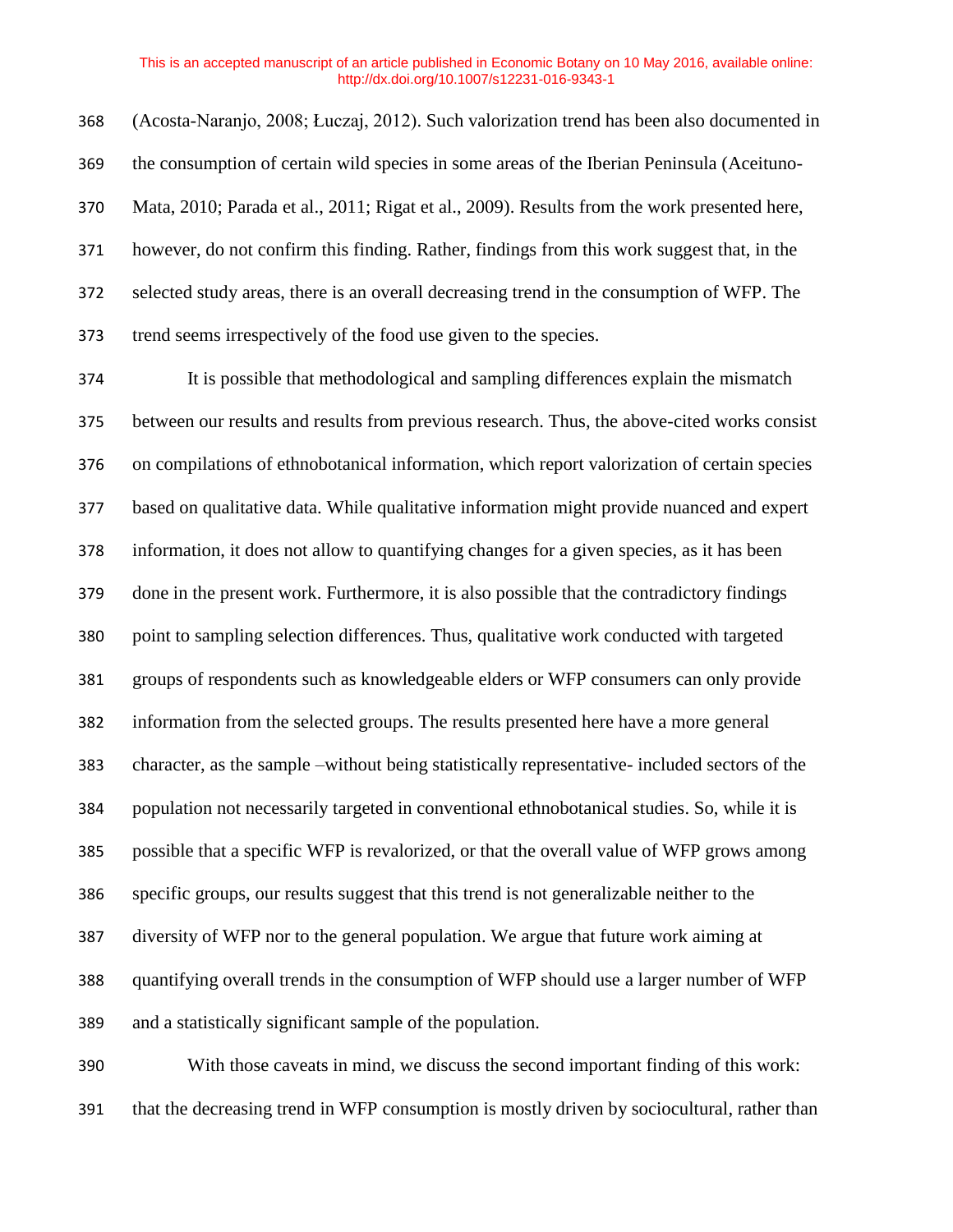| 392 | by environmental or economic factors. Previous authors have provided evidence of the             |
|-----|--------------------------------------------------------------------------------------------------|
| 393 | importance of sociocultural motivations in explaining the consumption of WFP (i.e.,              |
| 394 | Łuczaj, 2010; Pieroni, 2001). For example, Pardo-de-Santayana et al. (2007) documented           |
| 395 | that in Piloña (northwestern Spain) people had stopped eating Nasturtium officinale R. Br.,      |
| 396 | which they associated with times of starvation; and Pieroni (2001) reported that older           |
| 397 | generations of Italians regarded eating wild greens as particularly healthy. In the same vein,   |
| 398 | recent work has found that WFP providing cultural services, such as recreation and sense of      |
| 399 | place, being markers of cultural identity, or present in culinary traditions are less likely to  |
| 400 | experience a consumption decrease than WFP that do not provide such cultural services            |
| 401 | (Schulp et al., 2014, Reyes-García et al., 2015, Schunko et al., 2015).                          |
| 402 | While our finding is not new, the novelty of our work lies in the ability to provide a           |
| 403 | quantification of arguments across the different species selected. Based on qualitative data,    |
| 404 | researchers have highlighted elements such as the importance that some food wild plants          |
| 405 | play as childhood food (Kalle and Soukand, 2013), or the negative connotations associated        |
| 406 | with WFP consumption, which in some areas are considered famine foods (i.e., Kalle and           |
| 407 | Soukand, 2013; Cruz-García, 2014). Interestingly, although such motivations were                 |
| 408 | sporadically mentioned by our informants, they were not the most frequently cited. Rather,       |
| 409 | our results indicate that changes in lifestyles and habits concentrate a large number of         |
| 410 | explanations of why people are abandoning the consumption of the selected WFP. Thus,             |
| 411 | some respondents argued that, in the past, they used to eat or gather WFP when going to the      |
| 412 | fields for another activity (e.g., agriculture or keeping livestock). The fading of these        |
| 413 | activities reduces people's chances to go to places where WFP are found. This is the case,       |
| 414 | for example, of <i>Carlina acanthifolia</i> , which was specially consumed by shepherds, farmers |
| 415 | and children (who usually were in charge of the livestock). Or the case of Cynara                |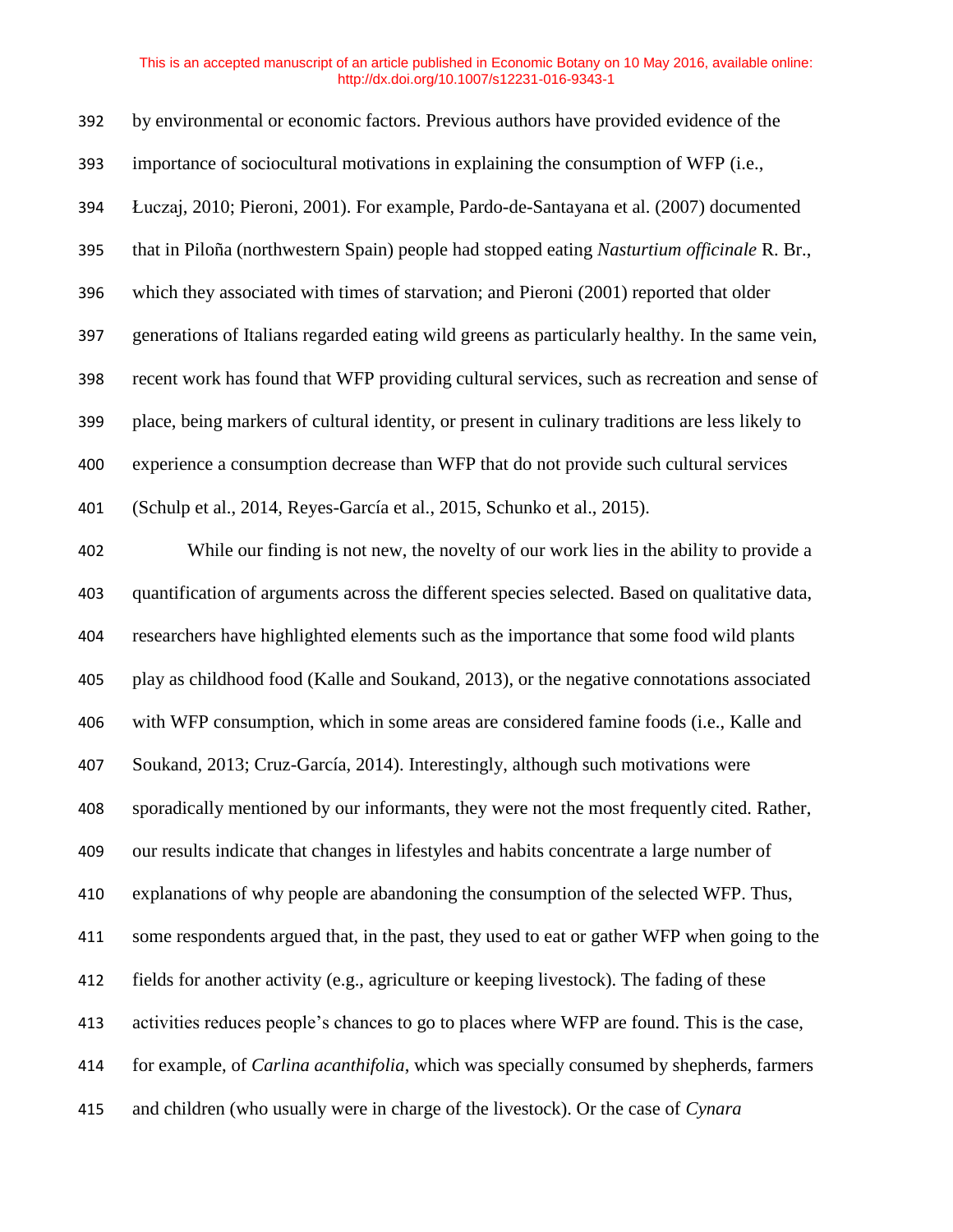| 416 | <i>cardunculus</i> , which was traditionally used to process milk in order to obtain cheese; as |
|-----|-------------------------------------------------------------------------------------------------|
| 417 | nowadays most people buy cheese, the species is not used anymore, except in AE, where a         |
| 418 | local cheese producer has reintroduced its use.                                                 |
| 419 | One last important finding deserves discussion. While respondents provided a                    |
| 420 | myriad of answers to explain why they have abandoned WFP consumption, they were                 |
| 421 | rather consistent in their responses to explain the maintenance of WFP consumptions:            |
| 422 | people who continue to consume WFP do so because they like their taste. Such results            |
| 423 | resonate with findings from research in Italy suggesting that taste is a main factor involved   |
| 424 | in the prevalence of consumption of wild food plants (Ghirardini et al., 2007) and with         |
| 425 | findings regarding the consumption of landraces grown in home gardens in the Pyrenees           |
| 426 | (Calvet-Mir et al., 2011). If, as several authors have pointed, taste is culturally developed   |
| 427 | (Ghirardini et al., 2007; Lewis, 1988), our finding contributes to reinforce the importance     |
| 428 | of examining the links between local cultures and the different elements of their               |
| 429 | environments.                                                                                   |

## **Conclusion**

 The work presented here aimed at finding general trends and exploring the relative importance of the different motivations behind the consumption or abandonment of WFP. Overall, our work supplements the limited pool of current ethnobotanical literature on WFP transitions through documenting and understanding how different plants and uses change over space and time especially in the light of a generalized abandonment of their usage. It also provides a deeper understanding of transformations through detailing the changing ethnobotanical systems surrounding the studied areas, a research subject which is virtually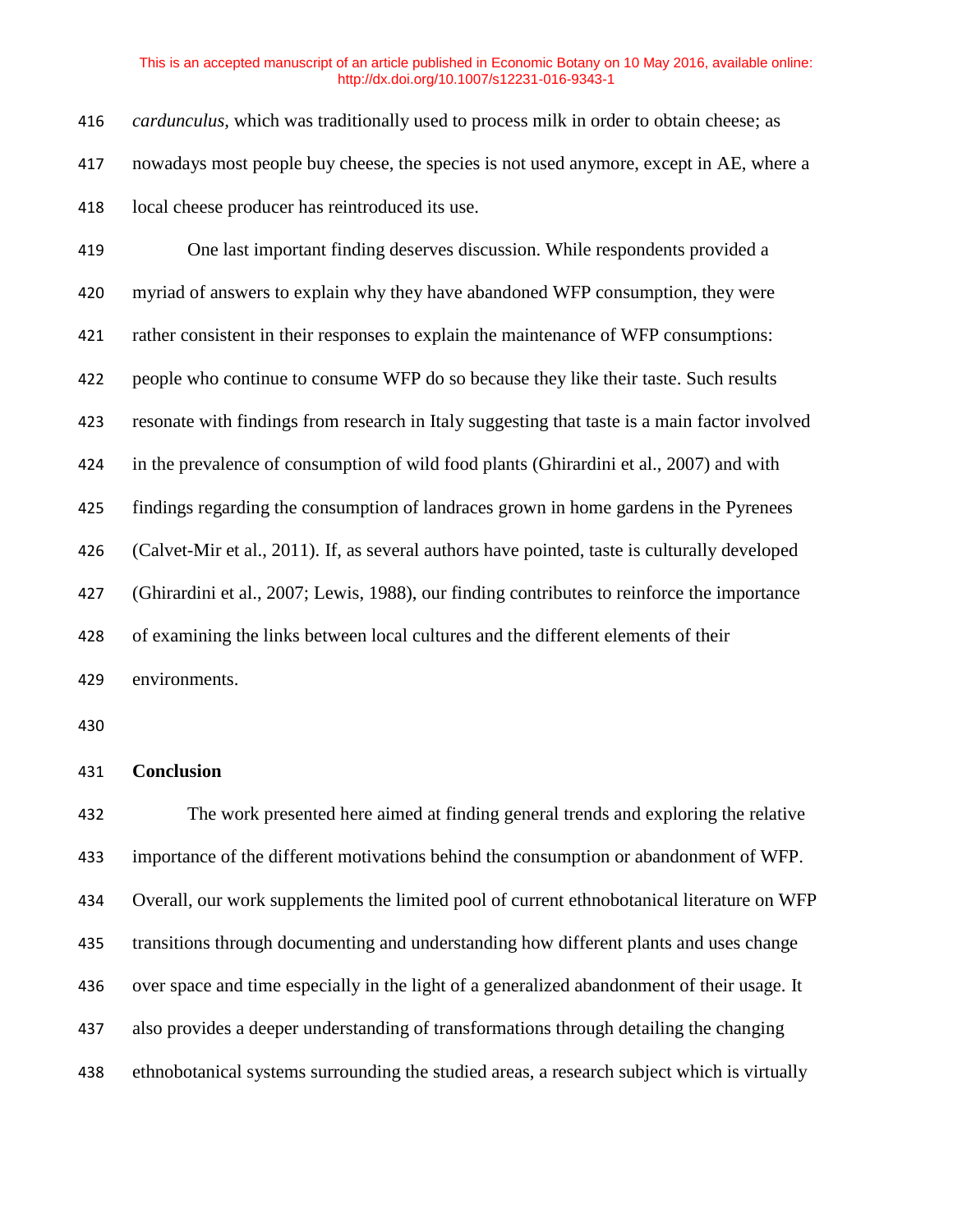| 442 | While the aim of this work was to map general trends and motivations behind the                   |
|-----|---------------------------------------------------------------------------------------------------|
| 441 | the diversity and complexity in ethnobiological contexts.                                         |
| 440 | raising public understanding of the significance of sociocultural parameters to the study of      |
| 439 | non-existent in postindustrial societies. Importantly, this kind of analysis is ideally suited to |

 consumption of WFP, it is possible that such motivations play a different role across different sectors of the population (as Schunko et al., 2015 suggest). While the sample used for this work is too fragmented to systematically explore the issue, we argue that this line of research is worth pursuing in future works.

## **Acknowledgements**

The present work has been conducted under the framework of the project "Sociocultural

factors that explain the gathering and consumption of food wild plants and minor crops.

Case studies in the Iberian peninsula and the Balearic Islands", funded by the Economy and

Competitiveness Ministry (CSO2011-27565) of the Spanish government. The contribution

of Generalitat de Catalunya is also acknowledged (project 2014SGR514). E.C. benefited

from a predoctoral contract from the Spanish Ministry for Education. We thank M. Mayans,

A. Noguera and C. Prat for their help in data collection, Marta Borrós for cartographical

design, and three anonymous reviewers for comments to a previous version of this

manuscript.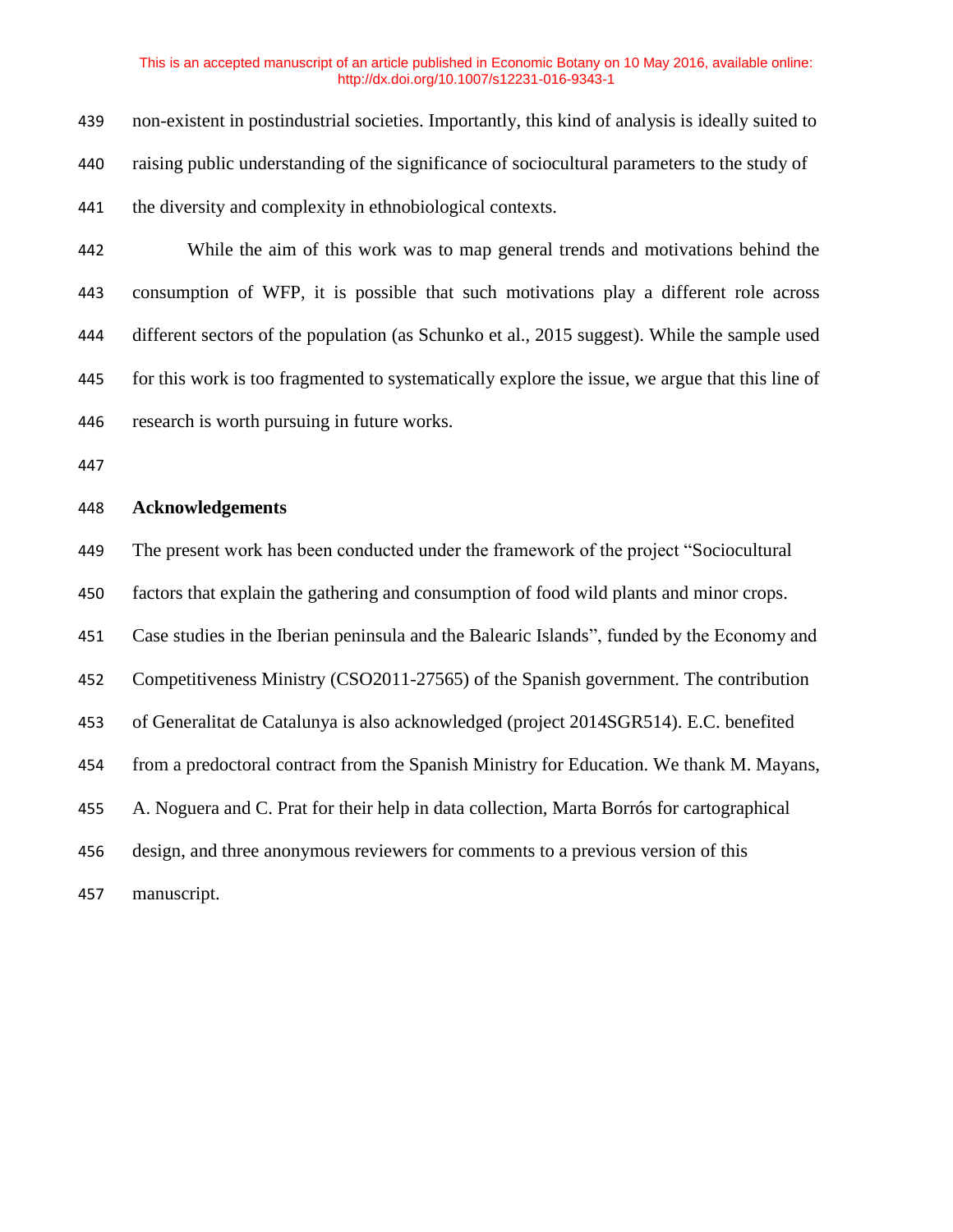## **References**

- Aceituno-Mata, L., 2010. Estudio etnobotánico y agroecológico de la Sierra Norte de
- Madrid. PhD Thesis. Universidad Autónoma de Madrid, Madrid.
- Acosta-Naranjo, R., 2008. Dehesas de la sobremodernidad. La cadencia y el vértigo.
- Diputación de Badajoz, Badajoz.
- Bharucha, Z., Pretty, J., 2010. The roles and values of wild foods in agricultural systems.

Philosophical Transactions of the Royal Society B 365, 2913-2926.

- Bhattarai, S., Chaudhary, R.P., Taylor, RSL., 2009. Wild edible plants used by people of Manang District, Central Nepal. Ecology of Food & Nutrition 48, 1-20.
- Bonet, M.À., Vallès, J., 2002. Use of non-crop food vascular plants in Montseny biosphere
- reserve (Catalonia, Iberian Peninsula). International Journal of Food Sciences and Nutrition 53, 225-248.
- Calvet-Mir, L., Calvet-Mir, M., Vaqué-Nuñez, L., Reyes-García, V., 2011. Landraces in
- situ Conservation: A Case Study in High-Mountain Home Gardens in Vall Fosca,
- Catalan Pyrenees, Iberian Peninsula. Economic Botany 65, 146-157.
- Carrió, E., 2013. Contribució a l'etnobotànica de Mallorca. La biodiversitat vegetal i la
- seva gestió en una illa mediterrània. PhD Thesis. Universitat de Barcelona.
- Cruz-García, G. S., 2014. Symbol of poverty? Children's evaluation of wild food plants in
- Wayanad, India Plants and People: Choices and Diversity through Time. Early
- Agricultural Remnants and Technical Heritage (EARTH): 8,000 Years of Resilience
- and Innovation (Vol. 1, pp. 421–427): Oxbow Books, Oxford.
- Demissew, S., 2011. How has Government policy post-Global Strategy for Plant
- Conservation impacted on science? The Ethiopian perspective. Botanical Journal of
- the Linnean Society 166, 310-325.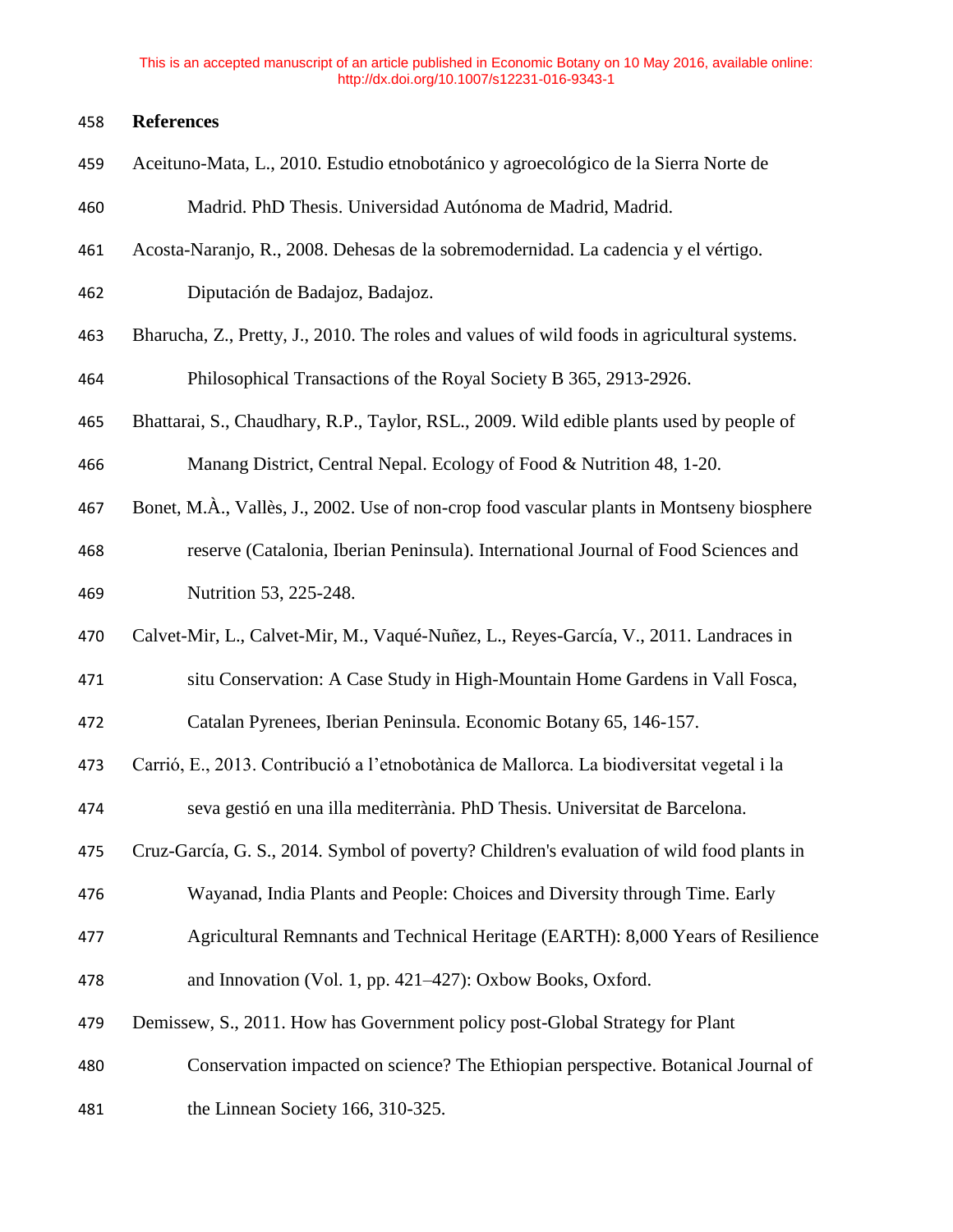- Ghirardini, M.P., et al., 2007. The importance of a taste. A comparative study on wild food
- plant consumption in twenty-one local communities in Italy. Journal of
- Ethnobiology and Ethnomedicine 3:22.
- Heinrich, M., Leonti, M., Nebel, S., Peschel, W., 2005. "Local Food- Nutraceuticals": An
- example of a multidisciplinary research project on local knowledge. Journal of
- Physiology and Pharmacology 56, 5-22.
- IBESTAT, 2014. Institut d'Estadística de les Illes Balears. http://www.ibestat.caib.es/
- IDESCAT, 2014. Institut Català d'Estadística. [www.idescat.cat.](http://www.idescat.cat/)
- Joshi, N., Siwakoti, M. and Kehlenbeck, K., 2015. Wild Vegetable Species in Makawanpur
- District, Central Nepal: Developing a Priority Setting Approach for Domestication to Improve Food Security. Economic Botany, 69(2), 161-170.
- Kalle, R., Soukand, R., 2013. Wild plants eaten in childhood: a retrospective of Estonia in the 1970s-1990s. Botanical Journal of the Linnean Society 172, 239-253.
- 
- Lewis, D.E.,1988. Gustatory subversion and the evolution of nutritional dependency in
- Kiribati. Food and Foodways 3(1), 79-98.
- Linstone, H.A., Turoff, M., 2002. The Delphi method. Techniques and Applications.
- Portland State University, Portland.
- Łuczaj, L., 2010. Changes in the utilization of wild green vegetables in Poland since the
- 19th century: A comparison of four ethnobotanical surveys. Journal of
- Ethnopharmacology 128, 395-404.
- Łuczaj, L., 2012. Ethnobotanical review of wild edible plants of Slovakia. Acta Societatis Botanicorum Poloniae 81, 245-255.
- Łuczaj, L., Pieroni, A., Tardío, J., Pardo-de-Santayana, M., Soukand, R., Svanberg, I.,
- Kalle, R., 2012. Wild food plant use in 21st century Europe: the disappearance of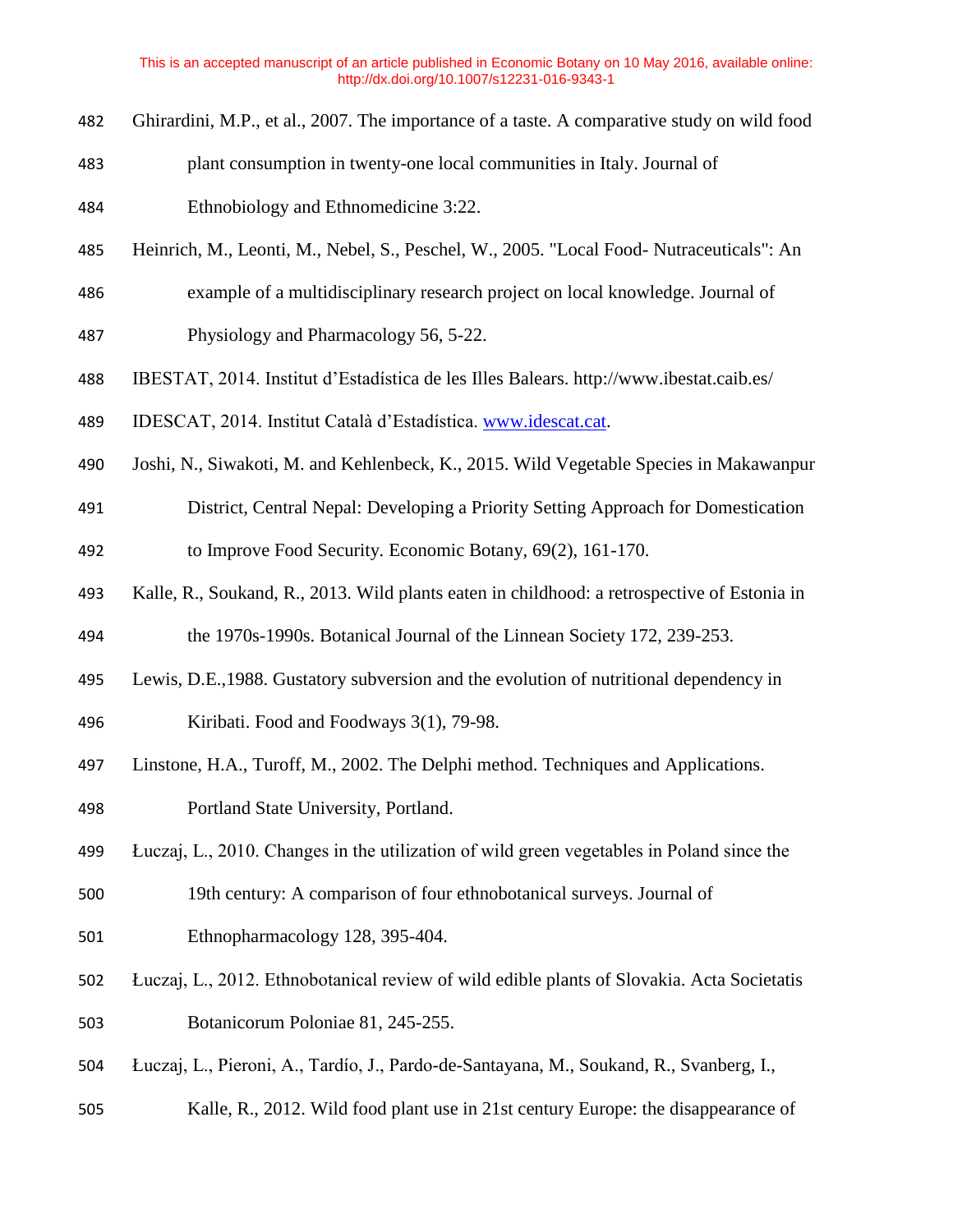- old traditions and the search for new cuisines involving wild edibles. Acta Societatis Botanicorum Poloniae 81, 359-370.
- Łuczaj, Ł., Zovko Končić, M., Miličević, T., Dolina, K., Pandža, M., 2013. Wild vegetable mixes sold in the markets of Dalmatia (southern Croatia). Journal of Ethnobiology
- and Ethnomedicine 9:2.
- Mayol, J., Machado, A., 1992. Medi ambient, ecologia i turisme a les Illes Balears.
- Editorial Moll, Palma de Mallorca.
- Molina, M., Pardo-de-Santayana, M., García, E., Aceituno-Mata, L., Morales, R., Tardío,
- J., 2012. Exploring the potential of wild food resources in the Mediterranean region:
- natural yield and gathering pressure of *Asparagus acutifolius* L. Spanish Journal of Agricultural Research 10, 1090-1100.
- Newing, H., 2011. Conducting research in conservation. Social science methods and practice. Routledge, London.
- Parada, M., 2007. Estudi Etnobotànic de l'Alt Empordà, PhD Thesis. Universitat de
- Barcelona, Barcelona.
- Parada, M., Carrió, E., Bonet, M.À., Vallès, J., 2009. Ethnobotany of the Alt Emporda
- region (Catalonia, Iberian Peninsula) Plants used in human traditional medicine. Journal of Ethnopharmacology 124, 609-618.
- Parada, M., Carrió, E., Vallès, J., 2011. Ethnobotany of food plants in the Alt Emporda
- region (Catalonia, Iberian Peninsula). Journal of Applied Botany and Food Quality-Angewandte Botanik 84, 11-25.
- Pardo-de-Santayana, M., Tardío, J., Blanco, E., Carvalho, A.M., Lastra, J.J., San Miguel,
- E., Morales, R., 2007. Traditional knowledge of wild edible plants used in the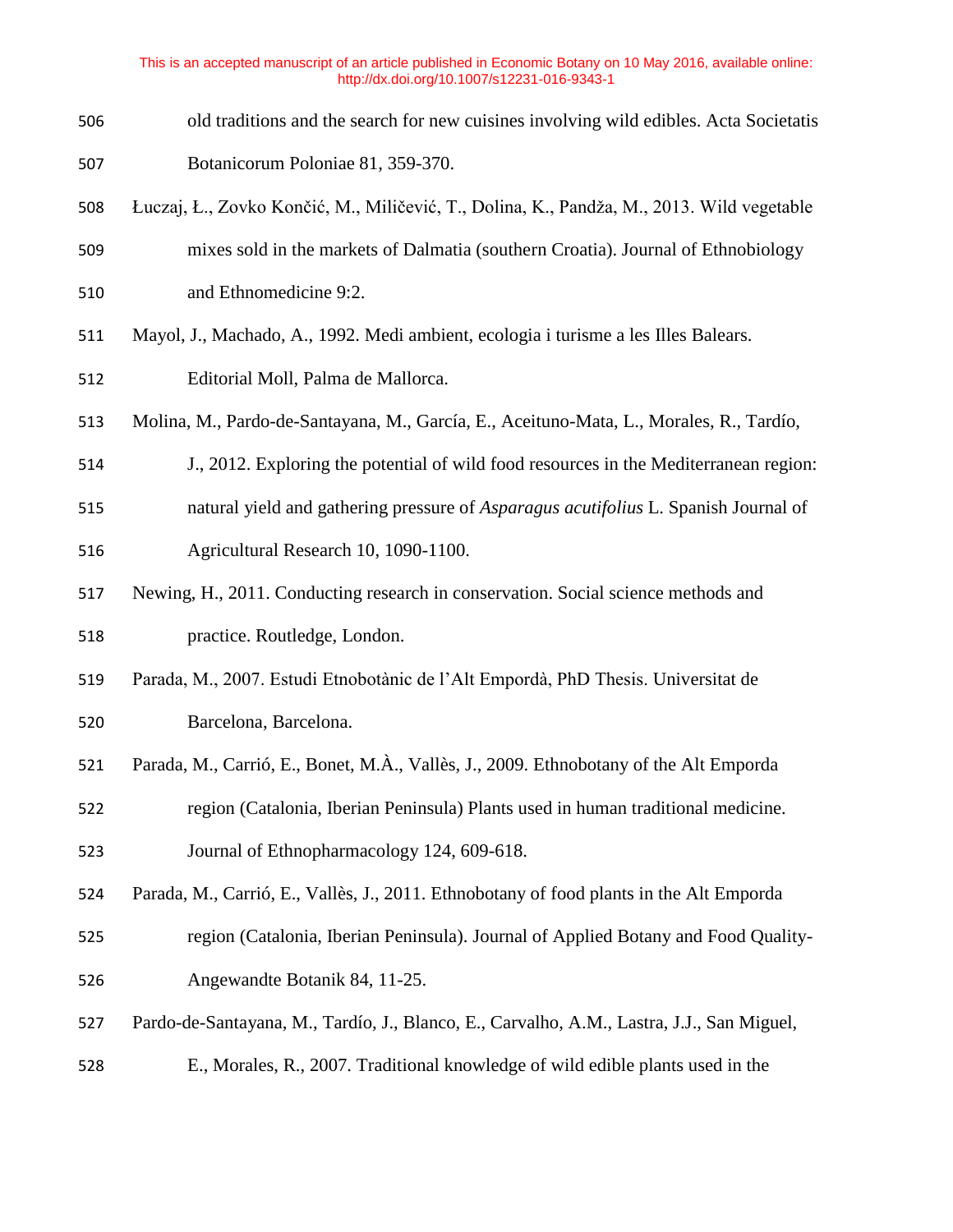- northwest of the Iberian Peninsula (Spain and Portugal): a comparative study.
- Journal of Ethnobiology and Ethnomedicine 3.
- Paton, A., Lughadha, E.N., 2011. The irresistible target meets the unachievable objective:
- what have 8 years of GSPC implementation taught us about target setting and
- achievable objectives? Botanical Journal of the Linnean Society 166, 250-260.
- Pieroni, A., 2001. Evaluation of the cultural significance of wild food botanicals
- traditionally consumed in Northwestern Tuscany, Italy. Journal of Ethnobiology 21, 89-104.
- Pieroni, A., Nebel, S., Santoro, R.F., Heinrich, M., 2005. Food for two seasons: Culinary
- uses of non-cultivated local vegetables and mushrooms in a south Italian village.

International Journal of Food Sciences and Nutrition 56, 245-272.

- Poe, M.R., McLain, R.J., Emery, M., Hurley, P.T., 2013. Urban forest and the rights to wild foods, medicines, and materials in the city. Human Ecology 41, 409-422.
- Reyes-García, V., et al., 2015. From famine foods to delicatessen: Interpreting trends in the consumption and gathering of wild edible plants through their connection to cultural ecosystem services. Ecological Economics 12, 303-311.
- Rigat, M., Bonet, M.À., García, S., Garnatje, T., Vallès, J., 2009. Ethnobotanical studies in the high river Ter valley (Pyrenees, Catalonia, Iberian Peninsula). Non-crop food vascular plants and crop food plants with medicinal properties. Ecology of Food and Nutrition 48, 303-326.
- Schulp, C.J.E., Thuiller, W., Verburg, P.H., 2014. Wild food in Europe: A synthesis of knowledge and data of terrestrial wild food as an ecosystem service. Ecological

Economics 105, 292-305.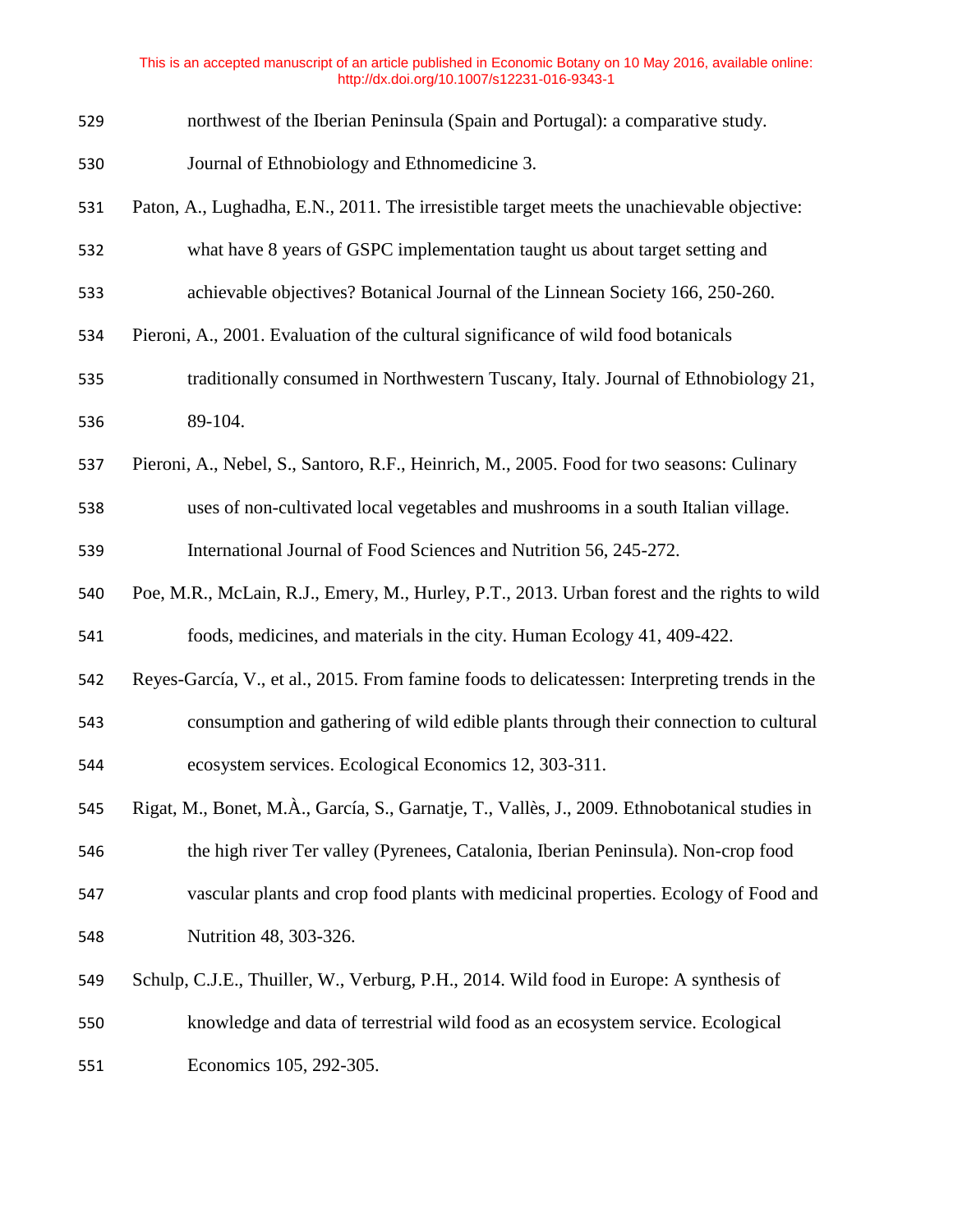- Schunko, C., Grasser, S., & Vogl, C. R., 2015. Explaining the resurgent popularity of the
- wild: motivations for wild plant gathering in the Biosphere Reserve Grosses
- Walsertal, Austria. Journal of Ethnobiology and Ethnomedicine, 11(1), 1.
- Shackleton, C.M., 2003. The prevalence of use and value of wild edible herbs in South
- Africa. South African Journal of Science 99, 23-25.
- Tardío, J., Pardo-de-Santayana, M., Morales, R., 2006. Ethnobotanical review of wild
- edible plants in Spain. Botanical Journal of the Linnean Society 152, 27-71.
- Teklehaymanot, T., Giday, M., 2010. Ethnobotanical study of wild edible plants of Kara
- and Kwego semi-pastoralist people in Lower Omo River Valley, Debub Omo Zone,
- SNNPR, Ethiopia. Journal of Ethnobiology and Ethnomedicine 6.
- Termote, C., Van Damme, P., Djailo, B.D., 2010. Eating from the Wild: Turumbu
- Indigenous Knowledge on Noncultivated Edible Plants, Tshopo District, DRCongo.
- Ecology of Food and Nutrition 49, 173-207.
- Vardavas, C.I., Majchrzak, D., Wagner, K.H., Elmadfa, I., Kafatos, A., 2006. The
- antioxidant and phylloquinone content of wildly grown greens in Crete. Food Chemistry 99, 813-821.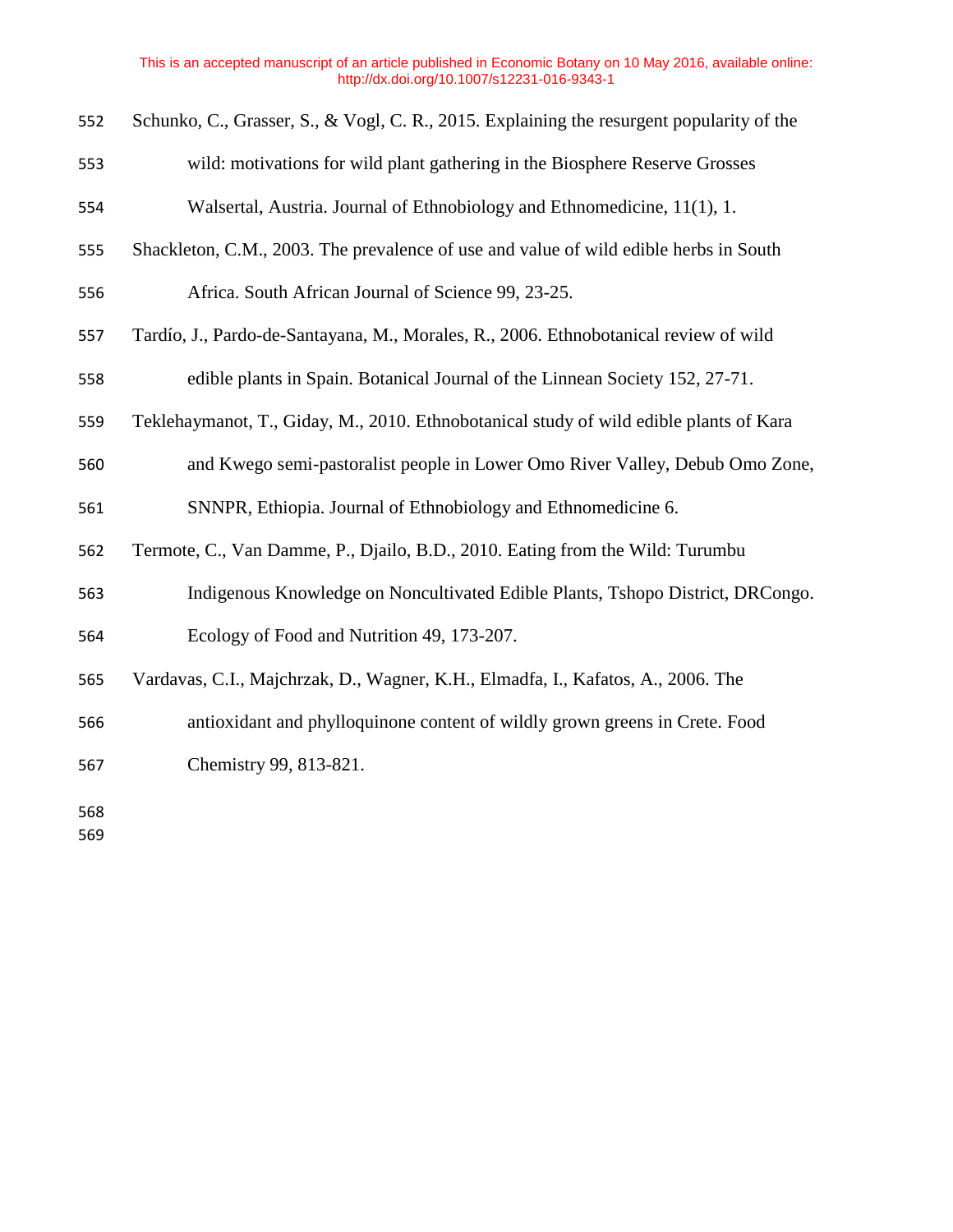| <b>Study area</b> | N   | $\%$ women |        | % per age group | % agriculture |    |
|-------------------|-----|------------|--------|-----------------|---------------|----|
|                   |     |            | $<$ 40 | $41 - 60$       | >61           |    |
| Alt Empordà       | 101 | 48         | 38     | 27              | 36            | 15 |
| Alta Vall del Ter | 100 | 51         | 18     | 36              | 46            | 22 |
| Eastern Mallorca  | 152 | 45         | 38     | 30              | 32            |    |

# 570 **Table 1** Sample description by study area (n=353)

571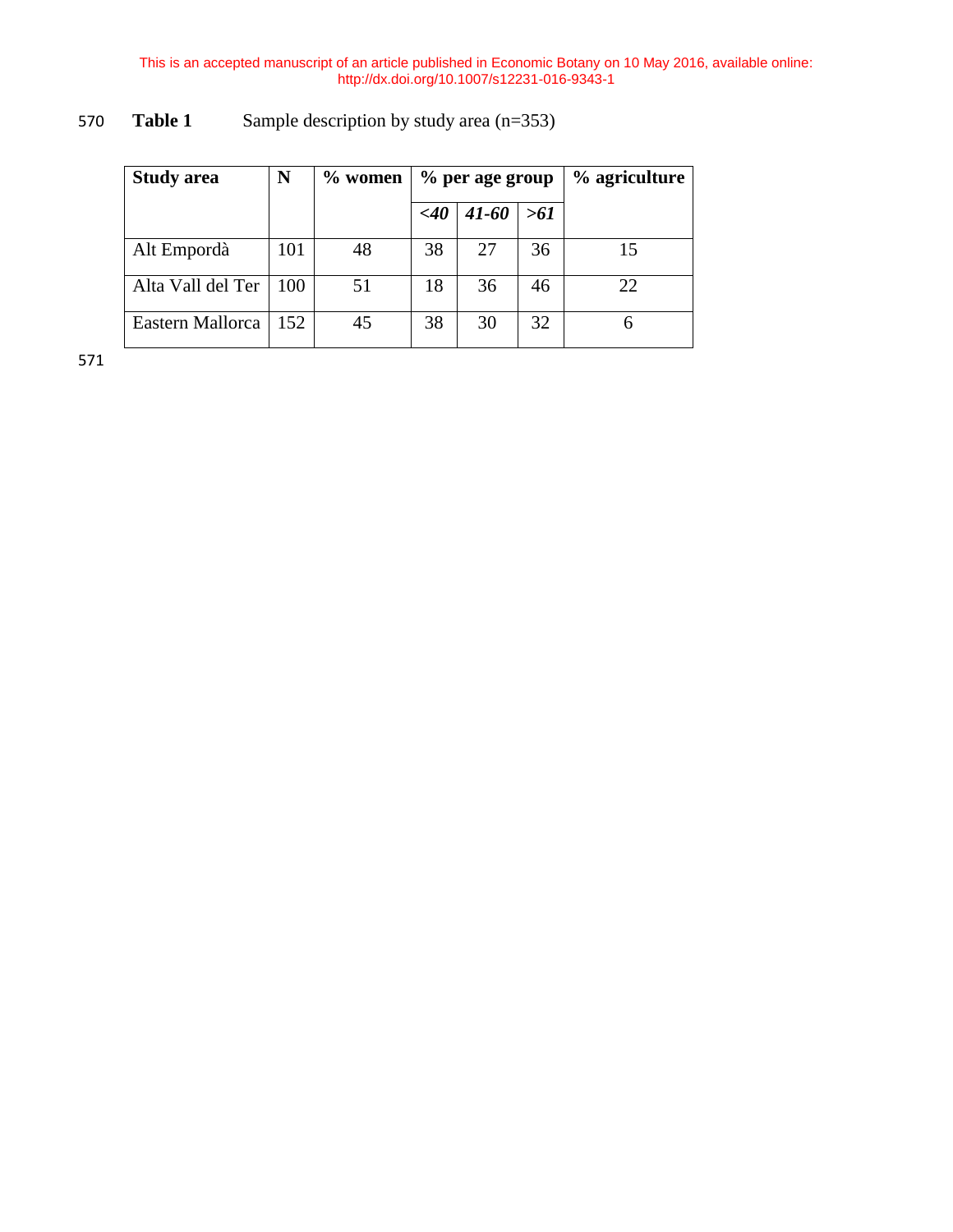# Table 2 Species included in the survey, per study site

| Use <sup>1</sup> | Alt Empordà                       |                  | Alta Vall del Ter                                                      |                  | Eastern Mallorca         |                  |  |  |  |  |
|------------------|-----------------------------------|------------------|------------------------------------------------------------------------|------------------|--------------------------|------------------|--|--|--|--|
|                  | Species                           | Voucher          | <b>Species</b>                                                         | Voucher          | <b>Species</b>           | Voucher          |  |  |  |  |
| <sup>B</sup>     | Juglans regia L.                  | <b>BCN 29877</b> | Juglans regia L.                                                       | <b>BCN 24908</b> | Foeniculum vulgare Mill. | <b>BCN 95541</b> |  |  |  |  |
| F                | Rubus ulmifolius Schott           | <b>BCN 29938</b> | Rubus ulmifolius Schott                                                | <b>BCN 24978</b> | Rubus ulmifolius Schott  | <b>BCN 29938</b> |  |  |  |  |
| F                | Arbutus unedo L.                  | <b>BCN 29836</b> | Fragaria vesca L.                                                      | <b>BCN 24889</b> | Quercus ilex L.          | <b>BCN103497</b> |  |  |  |  |
| S                | Cynara cardunculus L.             | <b>BCN 29860</b> | Cynara cardunculus L.                                                  | <b>BCN 24759</b> | Cynara cardunculus L.    | <b>BCN 29860</b> |  |  |  |  |
| -S               | Origanum vulgare L.               | <b>BCN 29742</b> | Origanum vulgare L.                                                    | <b>BCN 24939</b> | Crithmum maritimum L.    | <b>BCN104272</b> |  |  |  |  |
| $\mathbf{V}$     | Reichardia picroides (L.)<br>Roth | <b>BCN 29933</b> | Taraxacum dissectum<br>(Ledeb.) Ledeb.                                 | <b>BCN 25016</b> | Cichorium intybus L.     | <b>BCN 29660</b> |  |  |  |  |
| V                | Foeniculum vulgare Mill.          | <b>BCN 29867</b> | Carlina acanthifolia All.<br>subsp. cynara<br>(Pourr. ex Duby) Arcang. | <b>BCN 24738</b> | Chamaerops humilis L.    | <b>BCN 23832</b> |  |  |  |  |

<sup>1</sup>B= Beverage, F=Fruit, S=Seasoning, V=Vegetable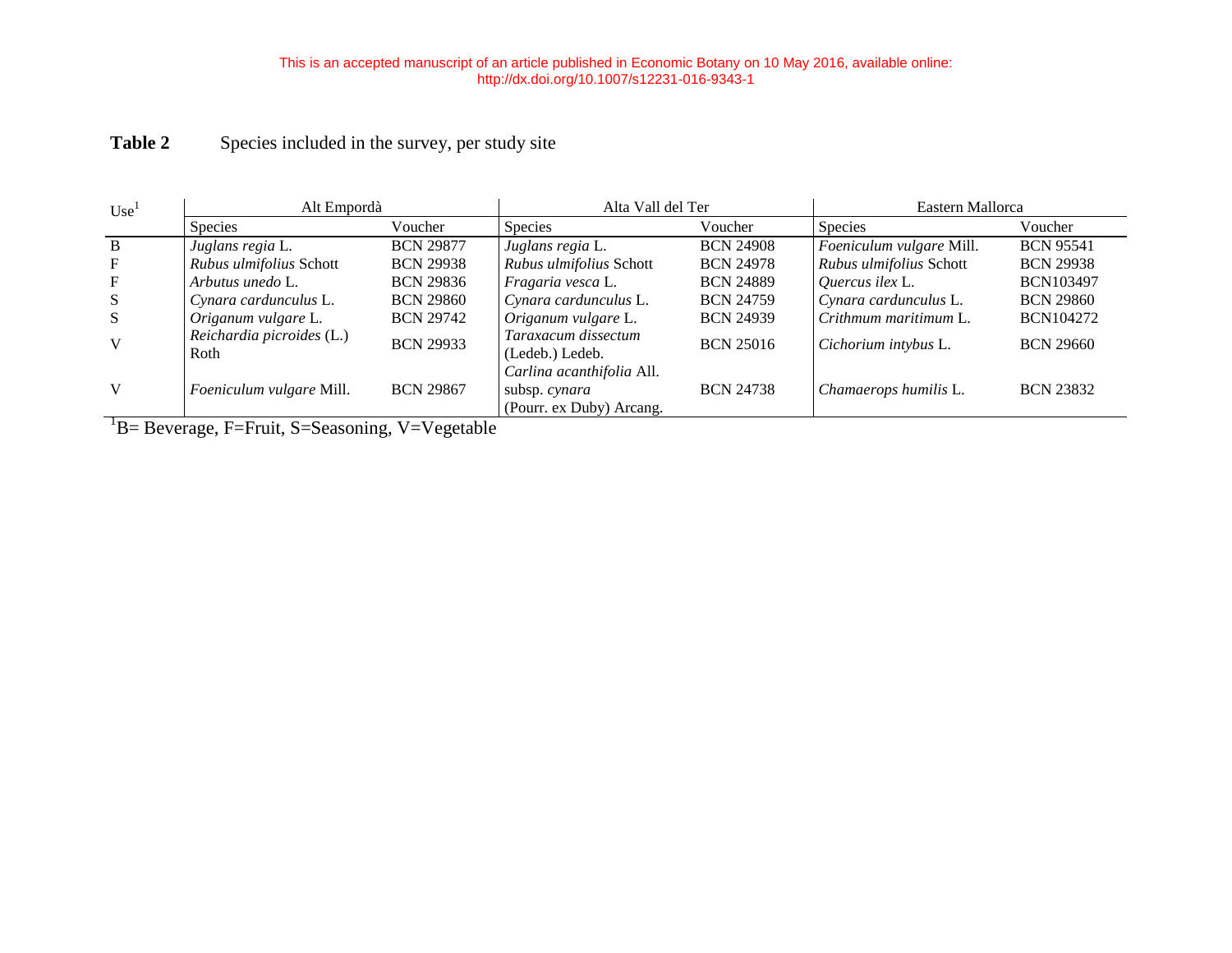|                  |                         | Alt Empordà   |          | Alta Vall del Ter  |                         |               |          | Eastern Mallorca   |                       |               |                 |           |  |  |
|------------------|-------------------------|---------------|----------|--------------------|-------------------------|---------------|----------|--------------------|-----------------------|---------------|-----------------|-----------|--|--|
| Use <sup>1</sup> | Species                 | Ever consumed | Change   | Trend <sup>2</sup> | Species                 | Ever consumed | Change   | Trend <sup>2</sup> | Species               | Ever consumed | Change $Trend2$ |           |  |  |
| B                | Juglans regia           | 97.03         | $-4.95$  | M                  | Juglans<br>regia        | 99.01         | $-9.00$  | M                  | Foeniculum<br>vulgare | 94.81         | $-14.07$        | <b>SA</b> |  |  |
| $\mathbf F$      | Rubus ulmifolius        | 89.90         | $-39.39$ | <b>SA</b>          | Rubus<br>ulmifolius     | 98.02         | $-44.55$ | DA                 | Rubus<br>ulmifolius   | 92.72         | $-45.03$        | DA        |  |  |
| $\mathbf F$      | Arbutus unedo           | 75.00         | $-56.58$ | DA                 | Fragaria<br>vesca       | 98.02         | $-34.65$ | <b>SA</b>          | <i>Ouercus ilex</i>   | 74.13         | $-46.85$        | DA        |  |  |
| S                | Cynara<br>cardunculus   | 60.00         | $-32.50$ | <b>SA</b>          | Cynara<br>cardunculus   | 90.57         | $-73.59$ | DA                 | Cynara<br>cardunculus | 50.00         | $-40.62$        | DA        |  |  |
| S                | Origanum vulgare        | 94.57         | $-2.17$  | M                  | Origanum<br>vulgare     | 88.89         | $-20.20$ | <b>SA</b>          | Crithmum<br>maritimum | 96.72         | $-44.26$        | DA        |  |  |
| $\mathbf{V}$     | Reichardia<br>picroides | 77.78         | $-64.45$ | DA                 | Taraxacum<br>dissectum  | 29.85         | $-26.86$ | <b>SA</b>          | Cichorium<br>intybus  | 40.21         | $-32.99$        | <b>SA</b> |  |  |
| $\mathbf{V}$     | Foeniculum<br>vulgare   | 80.90         | $-34.84$ | SA                 | Carlina<br>acanthifolia | 92.63         | $-42.11$ | DA                 | Chamaerops<br>humilis | 90.43         | $-48.94$        | DA        |  |  |

 $1$  B= Beverage, F=Fruit, S=Seasoning, V=Vegetable

 $2^2$  M=Maintenance, SA= Slight abandonement, DA= Deep abandonement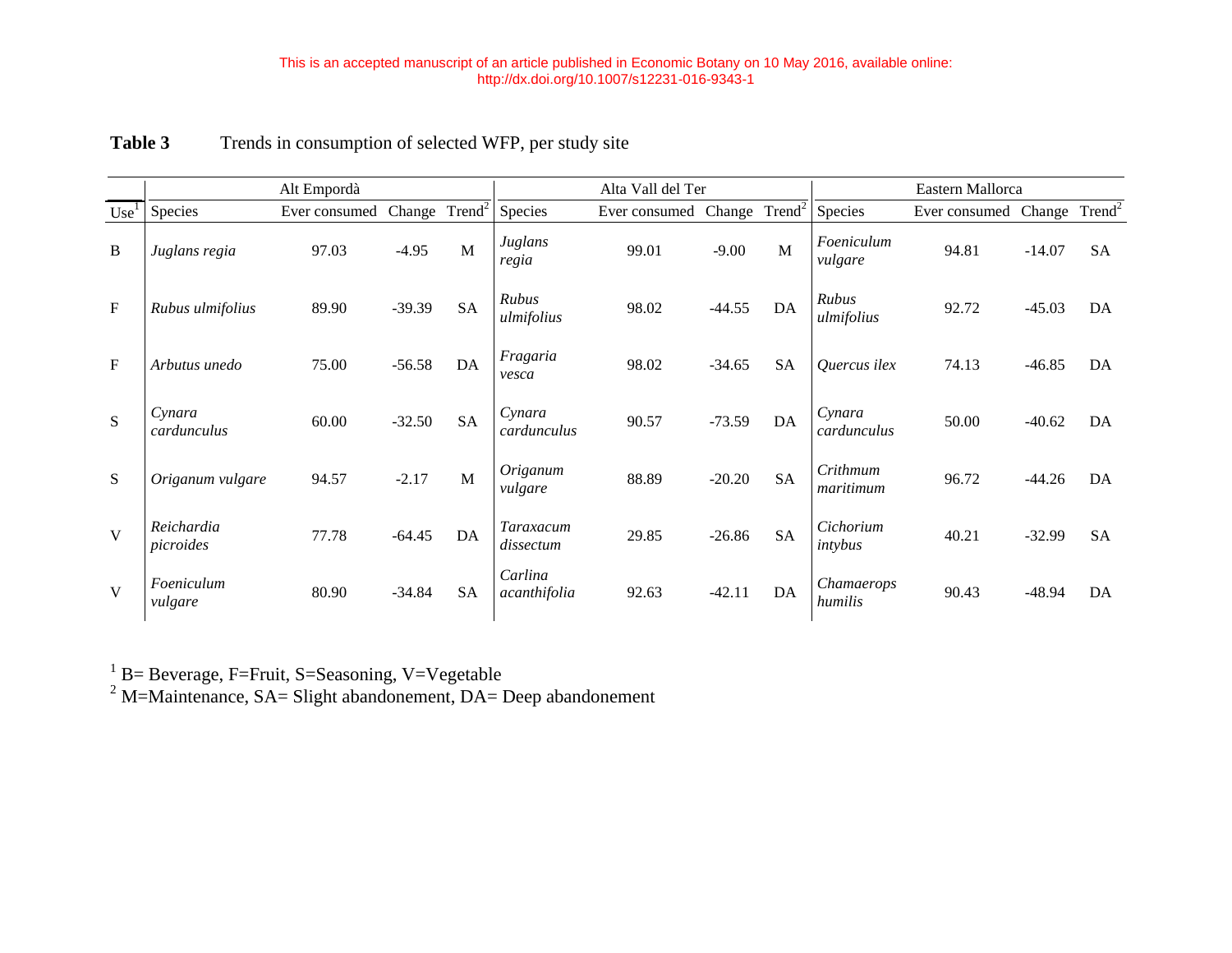**Table 4** Percentage of responses according to type and direction of the motivations for the consumption of WFP

| Direction                  | Discontinue |      | Continue |       | Total |       |
|----------------------------|-------------|------|----------|-------|-------|-------|
| Type                       | N           | %    | N        | $\%$  |       | $\%$  |
| Environmental <sup>1</sup> | 49          | 2.82 | 10       | 0.57  | 59    | 3.39  |
| Economic <sup>2</sup>      | 21          | 1.21 | 28       | 1.61  | 49    | 2.82  |
| Sociocultural <sup>3</sup> | 643         | 37   | 989      | 56.84 | 1632  | 93.79 |
| Total                      | 713         | 41   | 1027     | 59    | 1740  | 100   |

<sup>1</sup>Clime, abundance, scarcity

<sup>2</sup> Commerce availability, investment of time, prize

<sup>3</sup> Flavor/aroma/texture, association with animal/children's/ scarcity/ local food, fashionable/ healthy/ traditional consideration, changes in resources management, habit/dietary changes, etc.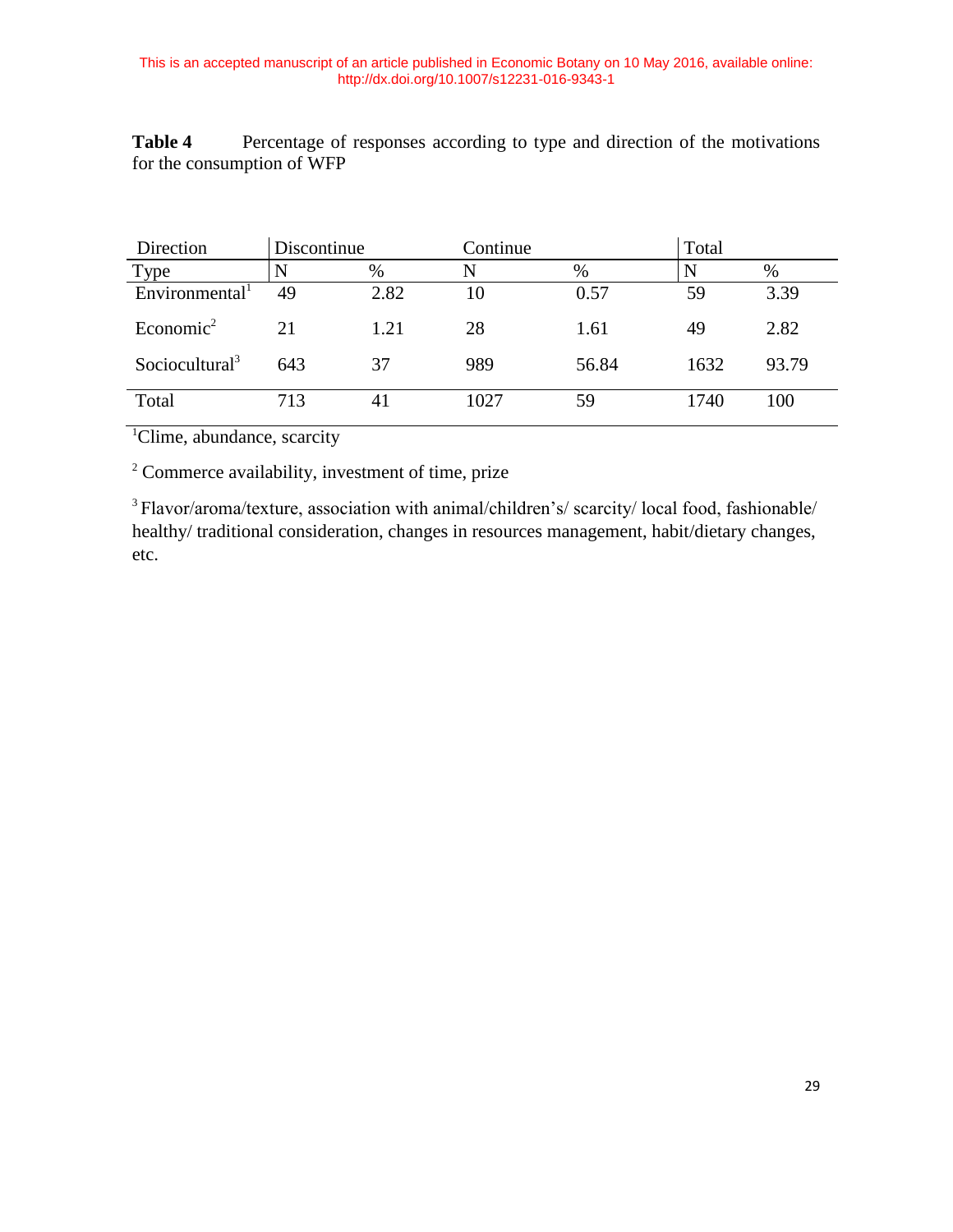# **Table 5** Classification of motivations for the consumption of WFP

| <b>Directio</b> | <b>Motivation</b>                                                         | <b>Example</b>                                                  | AE             |                                    | <b>AVT</b>     |                                    | <b>EM</b>      |      | <b>Overall</b>     |                       |
|-----------------|---------------------------------------------------------------------------|-----------------------------------------------------------------|----------------|------------------------------------|----------------|------------------------------------|----------------|------|--------------------|-----------------------|
| n               |                                                                           |                                                                 | $\overline{N}$ | $\%$                               | N              | $\%$                               | $\mathbf N$    | $\%$ | N                  | $\%$                  |
| Environmental   |                                                                           |                                                                 |                |                                    |                |                                    |                |      |                    |                       |
| Disconti<br>nue | It is scarce                                                              | There are very few                                              | 8              | 1.9<br>$\overline{0}$              | 27             | 5.2<br>$\overline{4}$              | 6              | 0.75 | 41                 | 2.3<br>6              |
|                 | It is protected or its recollection is not allowed                        | It is prohibited                                                | $\Omega$       | 0.0<br>$\mathbf{0}$                | $\Omega$       | 0.0<br>$\mathbf{0}$                | $\tau$         | 0.87 | $\overline{7}$     | 0.4<br>$\overline{0}$ |
|                 | Non accessible/ It grows in difficult to access places                    | It grows at very high altitudes                                 | 1              | 0.2<br>$\overline{4}$              | $\Omega$       | 0.0<br>$\mathbf{0}$                | $\Omega$       | 0.00 | $\mathbf{1}$       | 0.0<br>6              |
| Continue        | It is abundant                                                            | There are many                                                  | $\Omega$       | 0.0<br>$\mathbf{0}$                | $\overline{c}$ | 0.3<br>9                           | $\Omega$       | 0.00 | $\overline{2}$     | 0.1                   |
|                 | Accessible/It grows in easy to access places                              | It is handy                                                     | 1              | $\overline{0.2}$<br>$\overline{4}$ | 5              | $\overline{0.9}$<br>$\overline{7}$ | $\overline{c}$ | 0.25 | 8                  | 0.4<br>6              |
| Economic        |                                                                           |                                                                 |                |                                    |                |                                    |                |      |                    |                       |
| Disconti<br>nue | It cannot be found in the market now                                      | It used to be sold in sweet shops but now it<br>cannot be found | $\overline{0}$ | 0.0<br>$\overline{0}$              | $\overline{0}$ | 0.0<br>$\overline{0}$              | $\overline{c}$ | 0.25 | 2                  | 0.1<br>$\mathbf{1}$   |
|                 | It is laborious to collect/prepare                                        | It is small and it takes a long time to collect                 | $\overline{c}$ | 0.4<br>$\,8\,$                     | $\overline{0}$ | 0.0<br>$\overline{0}$              | $\overline{c}$ | 0.25 | $\overline{4}$     | 0.2<br>$\mathfrak{Z}$ |
|                 | It is expensive/ It has never been given/brought to<br>them               | I only eat it when someone offers it to me                      | $\Omega$       | 0.0<br>$\theta$                    | $\overline{0}$ | 0.0<br>$\Omega$                    | $\overline{4}$ | 0.50 | $\overline{4}$     | 0.2<br>3              |
|                 | Lack of time                                                              | I have no time to collect them                                  | 1              | 0.2<br>$\overline{4}$              | 10             | 1.9<br>$\overline{4}$              | $\Omega$       | 0.00 | 11                 | 0.6<br>3              |
| Continue        | It can be bought                                                          | If available in the market, I buy them                          | $\Omega$       | 0.0<br>$\mathbf{0}$                | $\overline{c}$ | $\overline{0.3}$<br>9              | 19             | 2.36 | $\overline{21}$    | $\overline{1.2}$      |
|                 | It is free/It was a gift                                                  | We ate it when we were children as it was free                  | $\Omega$       | 0.0<br>$\theta$                    | $\mathbf{1}$   | 0.1<br>9                           | 6              | 0.75 | $\overline{7}$     | 0.4<br>$\Omega$       |
| Socio-cultural  |                                                                           |                                                                 |                |                                    |                |                                    |                |      |                    |                       |
| Disconti<br>nue | Unpleasant flavor/aroma                                                   | I do not like it                                                | 34             | 8.0<br>$\,8\,$                     | 31             | 6.0<br>$\overline{c}$              | 47             | 5.85 | 11<br>$\mathbf{2}$ | 6.4<br>$\overline{4}$ |
|                 | It is consumed by outsiders                                               | Urbanites go collecting them                                    | $\Omega$       | 0.0<br>$\mathbf{0}$                |                | 0.1<br>9                           |                | 0.12 | $\overline{2}$     | 0.1                   |
|                 | It is associated with times of scarcity/ Other foods are<br>now available | Before we were hungrier and ate it                              | 6              | 1.4<br>3                           | 6              | $\overline{1.1}$<br>$\overline{7}$ | 12             | 1.49 | $\overline{24}$    | 1.3<br>8              |
|                 | It is only done occasionally                                              | We do not eat it every year                                     | 8              | 1.9                                | 17             | 3.3                                | 58             | 7.21 | 83                 | 4.7                   |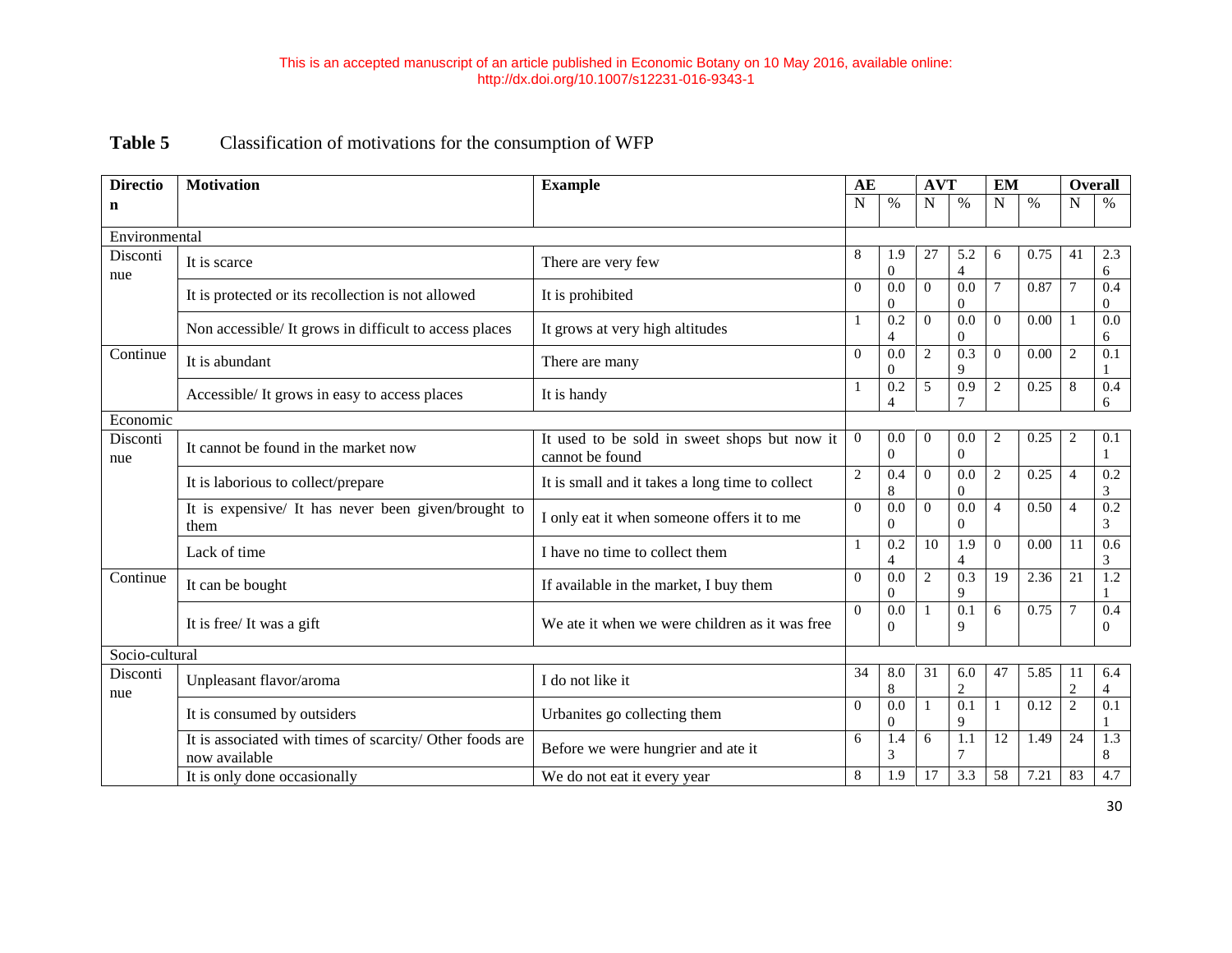|          |                                                                      |                                                    |                | $\overline{0}$                     |                | $\theta$                     |                 |                  |                 | $\overline{7}$                     |
|----------|----------------------------------------------------------------------|----------------------------------------------------|----------------|------------------------------------|----------------|------------------------------|-----------------|------------------|-----------------|------------------------------------|
|          | It is considered food for animals                                    | Rabbits eat it                                     | $\overline{c}$ | 0.4<br>8                           | $\overline{0}$ | 0.0<br>$\theta$              | 14              | 1.74             | 16              | $\overline{0.9}$<br>2              |
|          | Food from the past/ Consumed during activities now<br>in disuse      | These are things of the past                       |                | $\overline{0.2}$<br>$\overline{4}$ | 1              | $\overline{0.1}$<br>9        | 15              | 1.87             | 17              | 0.9<br>8                           |
|          | It is children's food                                                | Eating it was a child's thing                      | 3              | 0.7                                | $\sqrt{2}$     | 0.3<br>9                     | 39              | 4.85             | 44              | 2.5<br>3                           |
|          | It has a rough texture                                               | I do not like it; it has too many seeds            | 5              | 1.1<br>9                           | $\overline{c}$ | 0.3<br>9                     | 2               | 0.25             | 9               | 0.5<br>$\overline{2}$              |
|          | Consumption associated to a specific place                           | We ate it when we lived in the country house       | $\overline{0}$ | 0.0<br>$\mathbf{0}$                | $\Omega$       | 0.0<br>$\overline{0}$        | 17              | 2.11             | $\overline{17}$ | $\overline{0.9}$<br>8              |
|          | Changes in resources management                                      | We do not have cows anymore                        | 11             | 2.6                                | 16             | 3.1                          | 3               | 0.37             | 30              | 1.7<br>$\overline{c}$              |
|          | Unhealthy/ It has contraindications or restrictions for<br>eating it | If you eat many you get drunk                      | $\mathbf{2}$   | 0.4<br>8                           | $\overline{4}$ | 0.7<br>$\,$ 8 $\,$           | $\mathfrak{2}$  | 0.25             | $\,8\,$         | 0.4<br>6                           |
|          | Consumption associated to a specific past activity                   | We do not make cheese anymore                      | 9              | 2.1<br>$\overline{4}$              | 5              | 0.9<br>7                     | 14              | 1.74             | 28              | 1.6                                |
|          | Collection is time consuming or inconvenient                         | I do not go to the fields anymore                  | 23             | $\overline{5.4}$<br>6              | 49             | 9.5                          | 19              | 2.36             | 91              | 5.2<br>3                           |
|          | Consumption associated to a specific person not<br>around anymore    | I ate it when my mother used to prepare it.        |                | $\overline{0.0}$<br>$\Omega$       | $\Omega$       | $\overline{0.0}$<br>$\theta$ | 10              | 1.24             | 10              | 0.5<br>$\overline{7}$              |
|          | It is not within the person's habits                                 | I do not use it                                    | 5              | 1.1<br>9                           | $\overline{4}$ | 0.7<br>8                     | 39              | 4.85             | 48              | 2.7<br>6                           |
|          | Lack of specific knowledge of the use                                | I do not know well the plant                       | 4              | 0.9<br>5                           | $\overline{4}$ | 0.7<br>8                     | $\overline{82}$ | 10.2<br>$\Omega$ | $\overline{90}$ | 5.1<br>7                           |
|          | Dietary changes                                                      | We have changed our diet                           | 1              | 0.2<br>$\overline{4}$              | $\overline{4}$ | 0.7<br>8                     | $\mathbf Q$     | 1.12             | 14              | $\overline{0.8}$<br>$\overline{0}$ |
| Continue | Pleasant flavor/aroma/texture                                        | I like it                                          | 22<br>5        | 53.<br>$\overline{4}$              | 25             | 48.<br>7                     | 29<br>5         | 36.6             | 77              | 44.<br>3                           |
|          | Eaten as a social compromise                                         | It was offered to me and I ate it                  | $\overline{2}$ | 0.4<br>8                           | $\overline{0}$ | $\overline{0.0}$<br>$\theta$ | $\mathbf{1}$    | 0.12             | $\overline{3}$  | $\overline{0.1}$<br>7              |
|          | Local food                                                           | This is very much from here                        | $\Omega$       | 0.0<br>$\mathbf{0}$                | $\overline{7}$ | 1.3<br>6                     | $\mathbf{1}$    | 0.12             | 8               | 0.4<br>6                           |
|          | Collection is a hobby                                                | I never eat it but go to collect it for the family |                | 0.0<br>$\Omega$                    | $\mathbf{1}$   | 0.1<br>9                     | $\overline{2}$  | 0.25             | 3               | 0.1<br>7                           |
|          | It is a tradition                                                    | It is our tradition here                           | 1              | $\overline{0.2}$<br>$\overline{4}$ | $\overline{4}$ | 0.7<br>8                     | 11              | 1.37             | 16              | 0.9<br>$\overline{c}$              |
|          | Specific cooking properties                                          | Cheese prepared with it is tender                  |                | 0.2<br>$\overline{4}$              |                | 0.1<br>9                     | $\mathfrak{2}$  | 0.25             | $\overline{4}$  | $\overline{0.2}$<br>3              |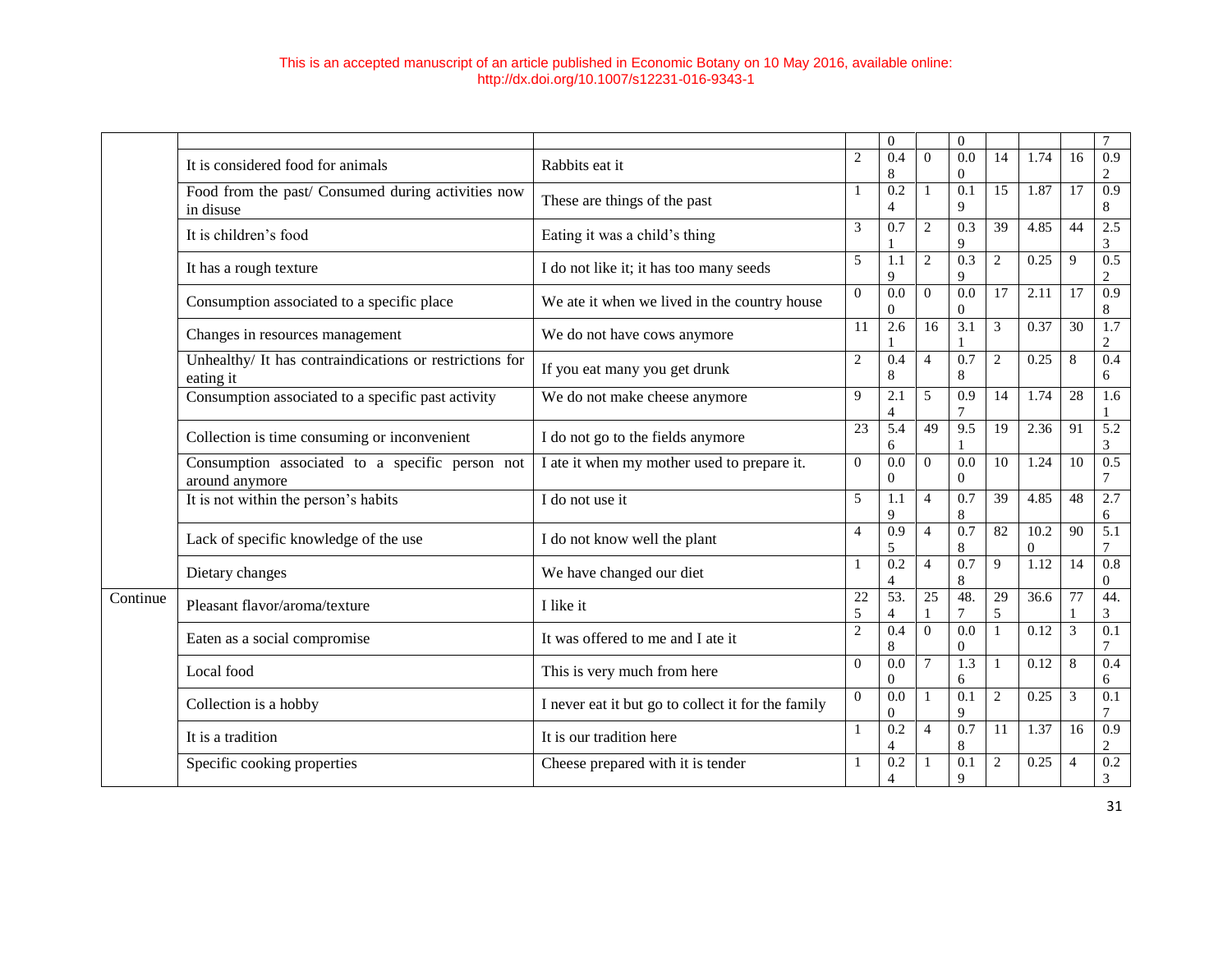|                                                       |                                                                |          | 421                 |    | $\Omega$<br>515 |          | 804  |    | 9<br>1740 |
|-------------------------------------------------------|----------------------------------------------------------------|----------|---------------------|----|-----------------|----------|------|----|-----------|
| Just because                                          | I eat it just because                                          | 13       | 3.0                 | 19 | 3.6             | 13       | 1.62 | 45 | 2.5       |
| It is associated with festivities/specific activities | I eat it when I go collecting mushrooms                        | 11       | 2.6                 |    | 0.3             | 37       | 4.60 | 50 | 2.8       |
| It is eaten to remember the past                      | I bought it because I get emotional with things<br>of the past | $\Omega$ | 0.0<br>U            |    | 0.1             | $\theta$ | 0.00 |    | 0.0       |
| It has medicinal properties                           | It is good for cholesterol                                     | 23       | 5.4<br><sub>n</sub> | 24 | 4.6             |          | 0.12 | 48 | 2.7       |
| It is healthy/natural                                 | It is good for health                                          | 18       | 4.2<br>Ō            |    | 2.1             | 10       | 1.24 | 39 | 2.2       |
| It has become fashionable                             | All youngsters use it                                          |          | -0.0                |    | 0.1             | 0        | 0.00 |    | 0.0       |